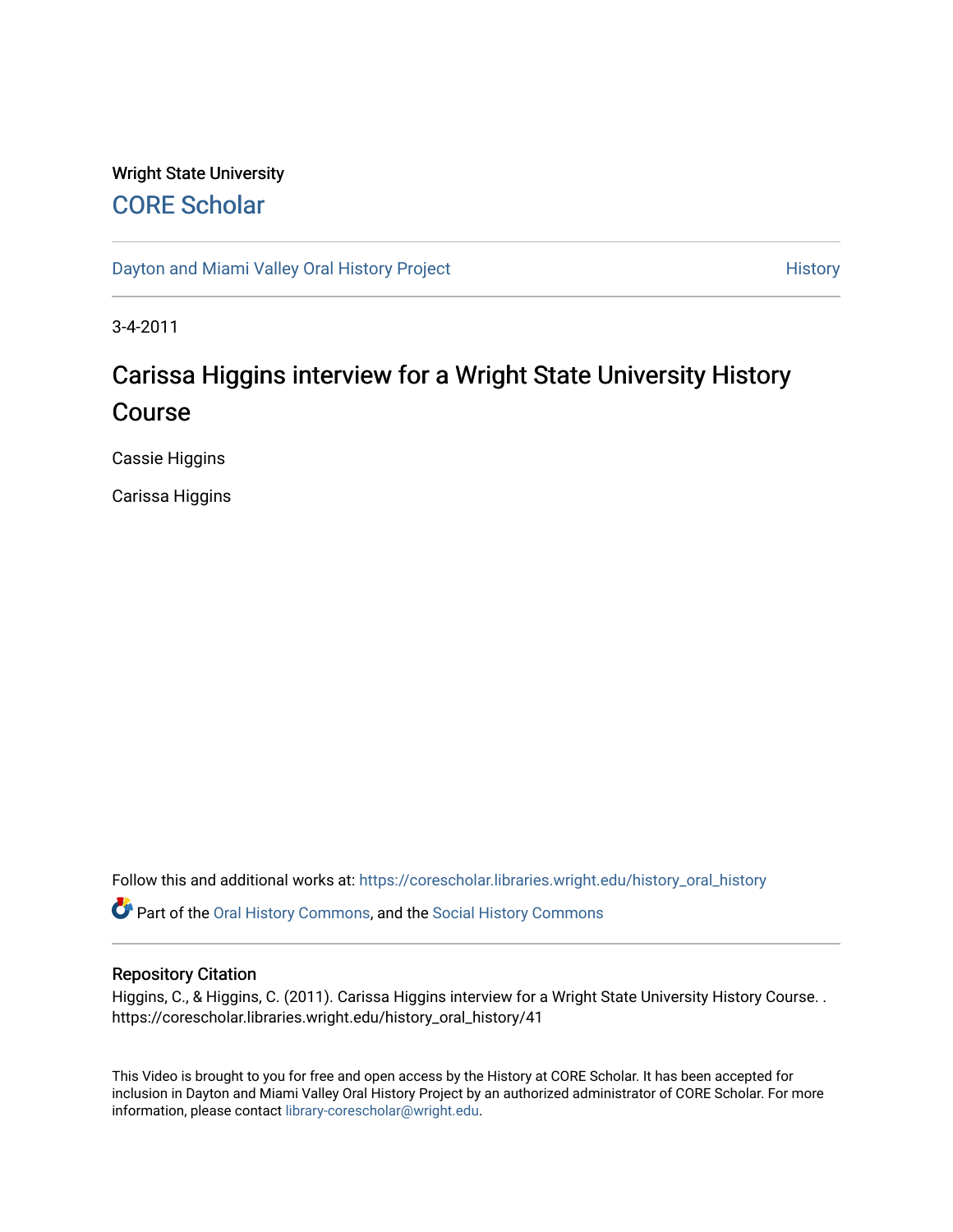**Profile**

**Narrator Name:** Carissa Higgins **Interviewer:** Cassie Higgins **Author: Cassie Higgins Date of Interview: 03/04/2011** 

**Subject:** An Oral History Interview with Carissa Higgins who is a mother, teacher, coach, and personal motivator.

**Keywords:** PTO Community Teaching Swimming Diving Dayton Xenia Carroll High School Catholic Master's Degree Bachelor's Degree

## **Overcoming Personal Obstacles: An Oral History Interview with Carissa Higgins**, **HST 685: Introduction to Oral History, Dr. Marjorie McLellan, Winter Quarter 2011**

On Friday March 4<sup>th</sup> Carissa Higgins graciously accepted my request to interview her in her home. To provide some background information on her, Carissa Higgins was born on December 22, 1969 in Kettering, Ohio. She has been married to her husband Patrick Higgins for almost 17 years and has four children, Cassie- 21, T.J.- 16, Nate- 11, and John-Michael- 5. She graduated from Carroll High School in Dayton, Ohio in 1988, and from there proceeded on to Xavier University in Cincinnati, Ohio on a diving scholarship. After having some trouble so far from home after a year away, Carissa then moved back home to Beavercreek to attend Sinclair Community College from 1990-1992. With her goals set on being a teacher, Carissa continued on at Wright State University, getting her Bachelor's Degree in 1996, while working in the Beavercreek YMCA daycare. Immediately after getting her Bachelor's Degree, Carissa was offered a teaching position at Arrowood Elementary School in Xenia, Ohio where she did her student teaching. From 1993 to the present she has volunteered as a swim coach at Pinecrest Swim Club in Xenia, Ohio during the summers. This interview takes place in the home of Carissa Higgins at 1818 Highlander Drive in Xenia, Ohio. We conducted the interview in the library of her home, and tried to eliminate all distractions and disturbances, but such as with life, it is not always possible to give a mother of four an hour of uninterrupted time. As for any mother, the amount of volunteer hours are countless and undocumented, but include things like Brownie Troop Leader, Pee Wee Soccer Coach, Field Trip Volunteer, Mentor to many, and teacher to countless. My mother has always been involved in any school fundraising I, or my brothers have ever done, and been involved in various clubs over the 21 years of being a mother. Being from a small community in Xenia and originally from Beavercreek, it is easy to make fast friends and do minor favors for them, such as Carissa mentioned, like giving friends advice on their first grade child. These things may not seem like much, but help bond the community and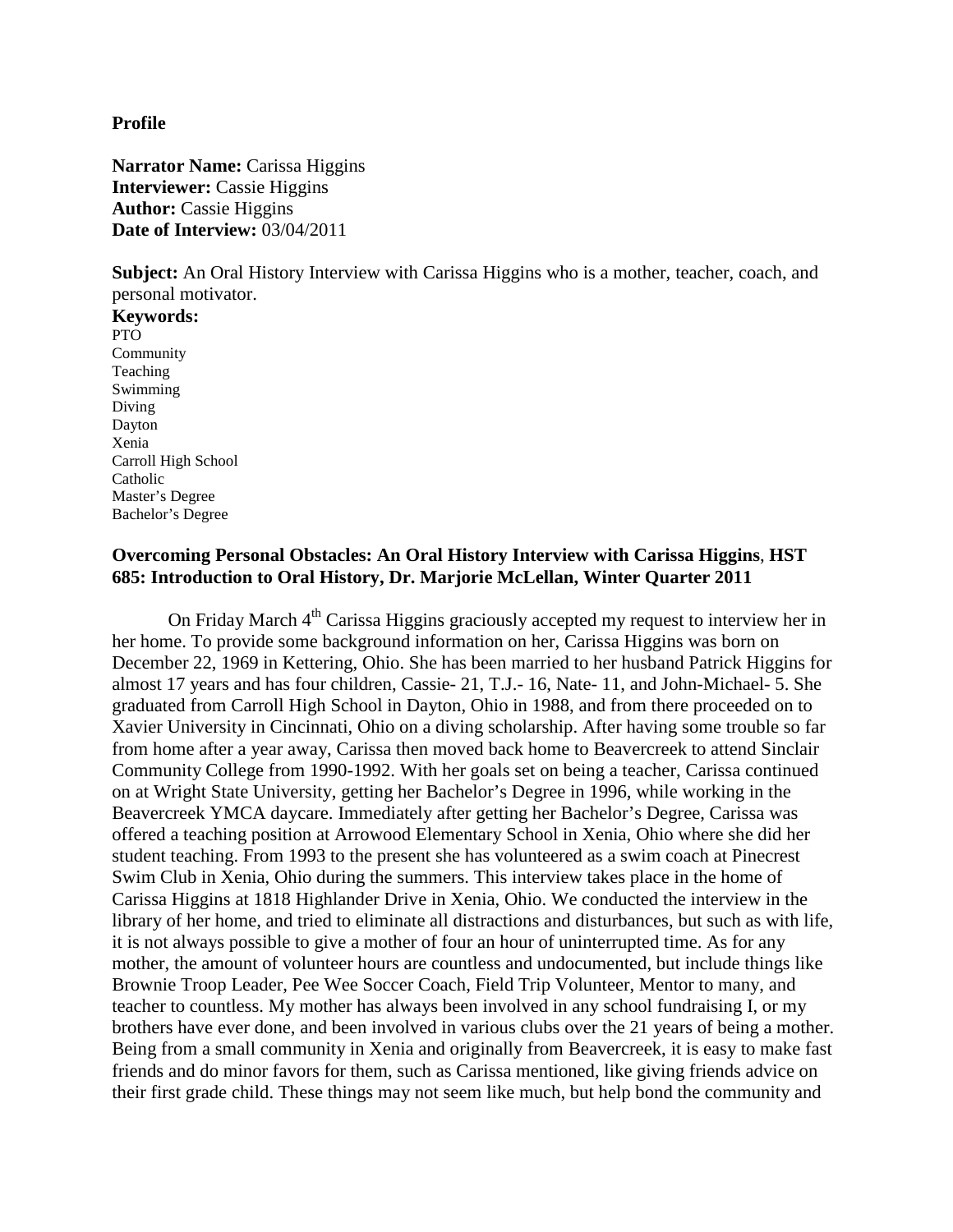helps parents share information as they both grow and helps parenting techniques improve. Carissa has learned from the example of her parents how important it is to get involved in your community and in your children's lives. She now knows from their example that being involved in your child's lives not only proves valuable for the obvious reasons of getting to know your child, but also provides important community ties to other parents in the area.<sup>1</sup>

Coming away from this interview I learned how much my mother has done over my life time. I thought that she was worth interviewing because of her community work as far as volunteering, yet little did I know how much more than that she has really done. It is hard to document each and every little volunteer project and time a mother has done community work, but that does not mean that she has not improved the community. Just by lending a helping hand and being an involved parent, she is improving the community one day at a time and this is something that I will most definitely carry away from this interview and into my own parenting in the future.

 $1$  Carissa Higgins (first grade teacher) in discussion with the author, March 2010.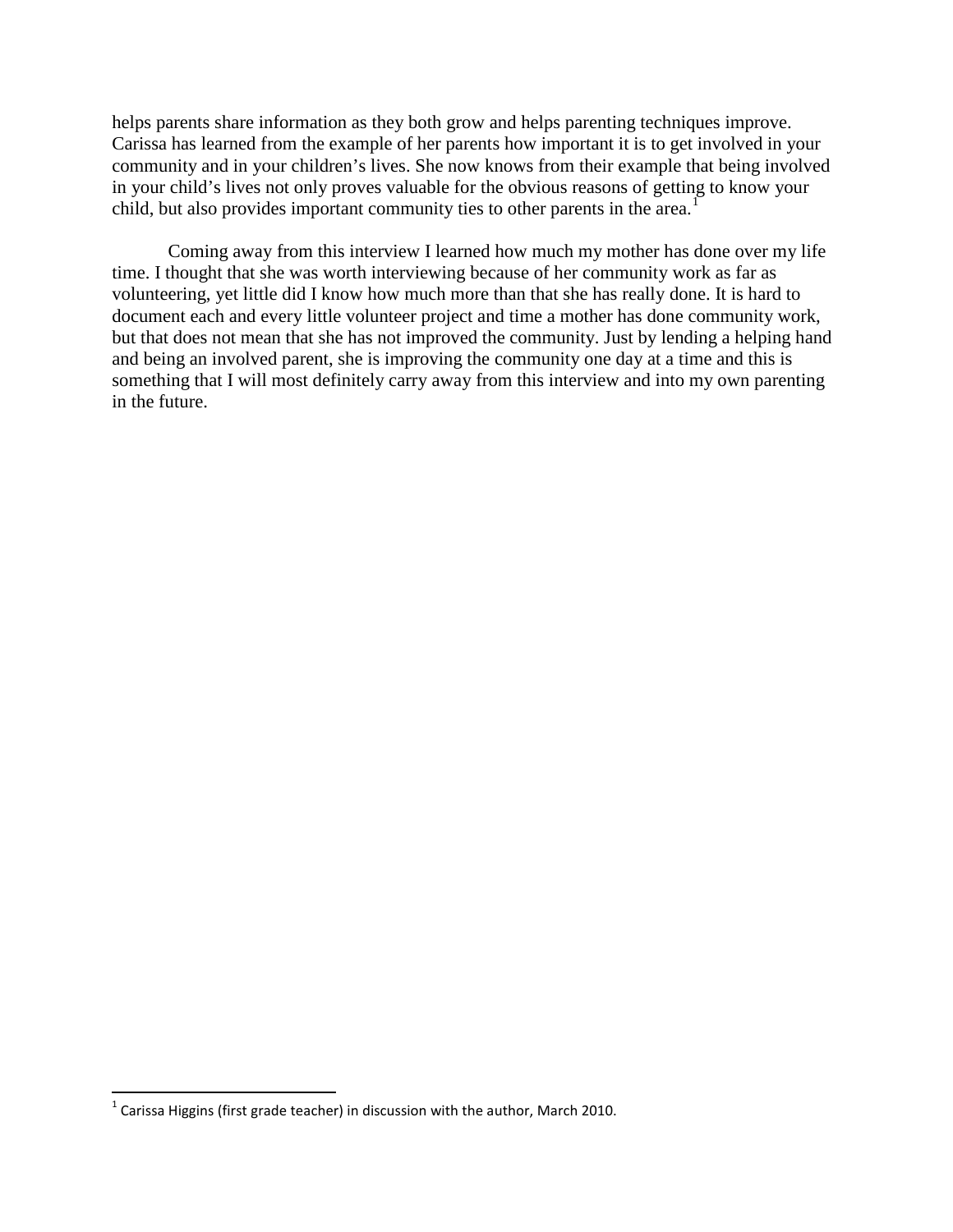## **Oral History Interview**

**Name of the Project:** Overcoming Personal Obstacles: An Oral History Interview with Carissa Higgins **Name of the Project Director:** Marjorie McLellan, Department of Urban Affairs and Geography, Wright State University **Archives or repository:** Wright State University's Paul Lawrence Dunbar Library

## **Interviewee/Narrator Name: Carissa Higgins**

**Interviewer Name:** Cassie Higgins **Others Present:** None **Place:** 1818 Highlander Drive Xenia, Ohio 45385 The Residence of Carissa Higgins **Date:** 03/04/2011 **Length of Recording:** 58:30 **Original Format:** MPEG-4 Movie

**Notes:** This interview takes place at the home of Carissa Higgins at 1818 Highlander Drive Xenia, Ohio 45385. Carissa Higgins has four children so it was very difficult to find a quiet spot in her home, and she was unable to go to another quieter location because in addition to four children she also had a sick husband that evening. We finally found a quiet spot in her home, but forgot about the dog that was outside. When it started raining the dog started scratching at the door, I let the dog in but he created such a disturbance that I was forced to force him outside, which made him yelp and my brother came downstairs to see what the noise was, which you can clearly hear on the recording. The other disturbance to the recording was the phone ringing two or three separate times, which my brother was supposed to take care of, but decided to let it ring and ring because it wasn't for him apparently. This interview takes place in the library of Carissa Higgins' home in Xenia.

## **Key words:**

PTO Community Teaching Swimming Diving Dayton Xenia Carroll High School Catholic Master's Degree Bachelor's Degree

## **Indexed By:** Cassie Higgins

## **Index**

**00:00:00-00:00:28 Introduction to the recording.** Information listed above

#### **00:00:28-00:03:49 General Family Information**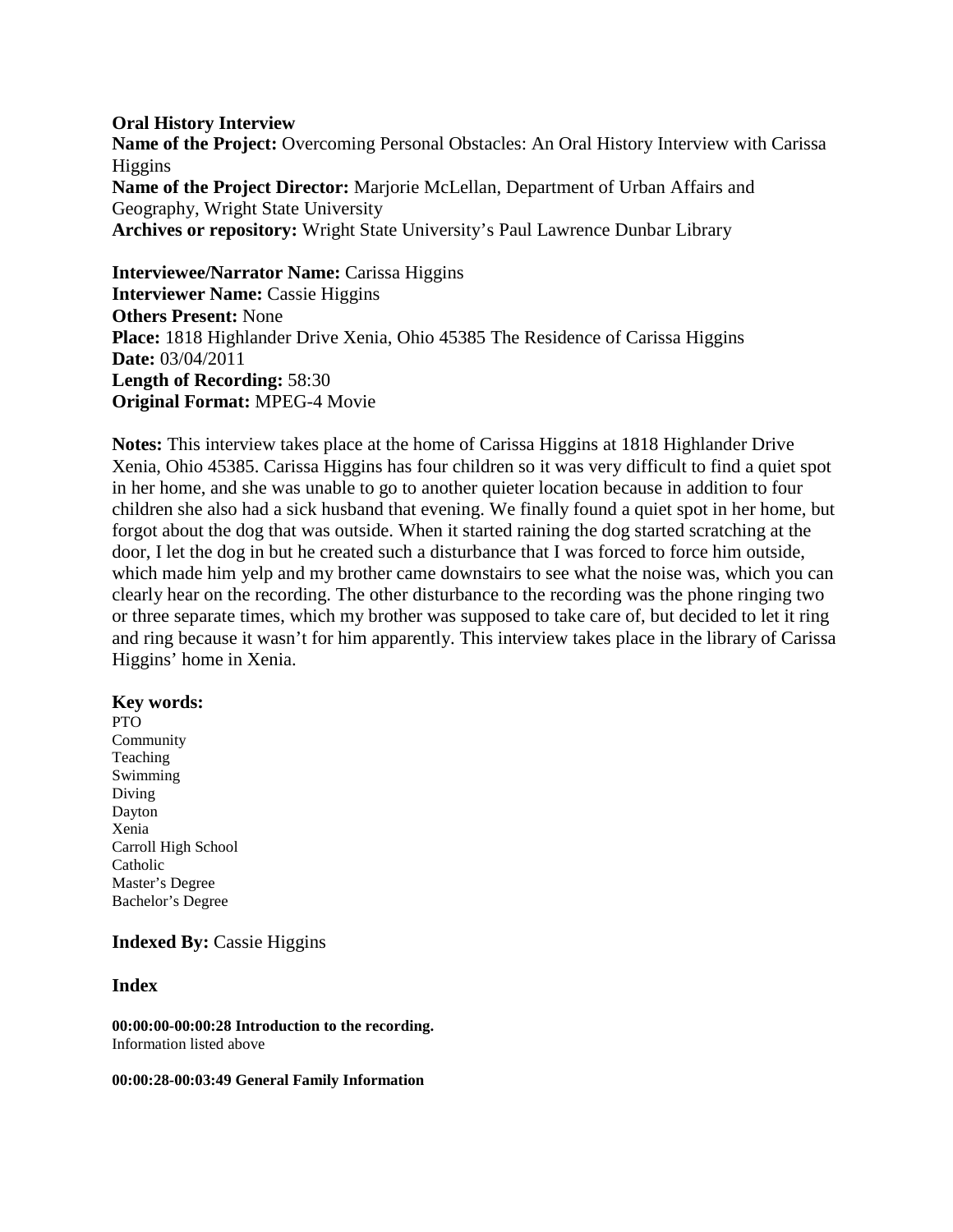Carissa talks about her life growing up with four sisters and two very involved parents. She talks about how her parent's involvement in her life and childhood activities has influenced her to be an involved parent herself. **Keywords:**

## PTO

St. Luke's Church General Motor's Beavercreek, Ohio Carroll High School Catholic

#### **00:03:49-00:06:30 Community Involvement**

Cari talks about how she began her community work through her church as a child, and how that taught her that community service is a great way to get to know the people in your community as well as it making you feel good about yourself. She talks about her involvement in a summer swimming program in her community and how that is a great way for her to be making a difference in her community as well as helping her practice teaching children during the months when school is not in session.

**Keywords:**

Swimming program Kids Community Friendships

#### **00:06:30-00:10:44 College Life and Background**

Carissa describes how she had a lot of difficulty staying focused in school before college, and that inspired her to help other people. She tells about how her A.D.D. pushed her to really become the person that she is today, and that she doesn't think she would be as strong of a person had she not known the trouble of that growing up. She also talks about how getting her Bachelor's Degree and Master's Degree were some of the biggest accomplishments in her life.

#### **Keywords:**

Bachelor's Degree Master's Degree Xenia Dayton Wright State University Attention Deficit Disorder Xavier University

#### **00:10:44-00:14:06 Diving**

She talks about how being involved in diving as a young adult really gave her something that she was good at separate from her older sisters. How it gave her something she was passionate about and opened doors for her as far as going to college.

**Keywords:** Wright State University Diving Scholarship **Gymnastics** 

#### **00:14:06-00:17:31 Pre-Teaching Career**

She explains how coaching swimming really prepared her for her teaching career, and how her experience with coaching and having children opened the door for getting the teaching job that she got at the school where she did her student teaching.

**Keywords:** YMCA Oakwood High School Arrowood Elementary Xenia High School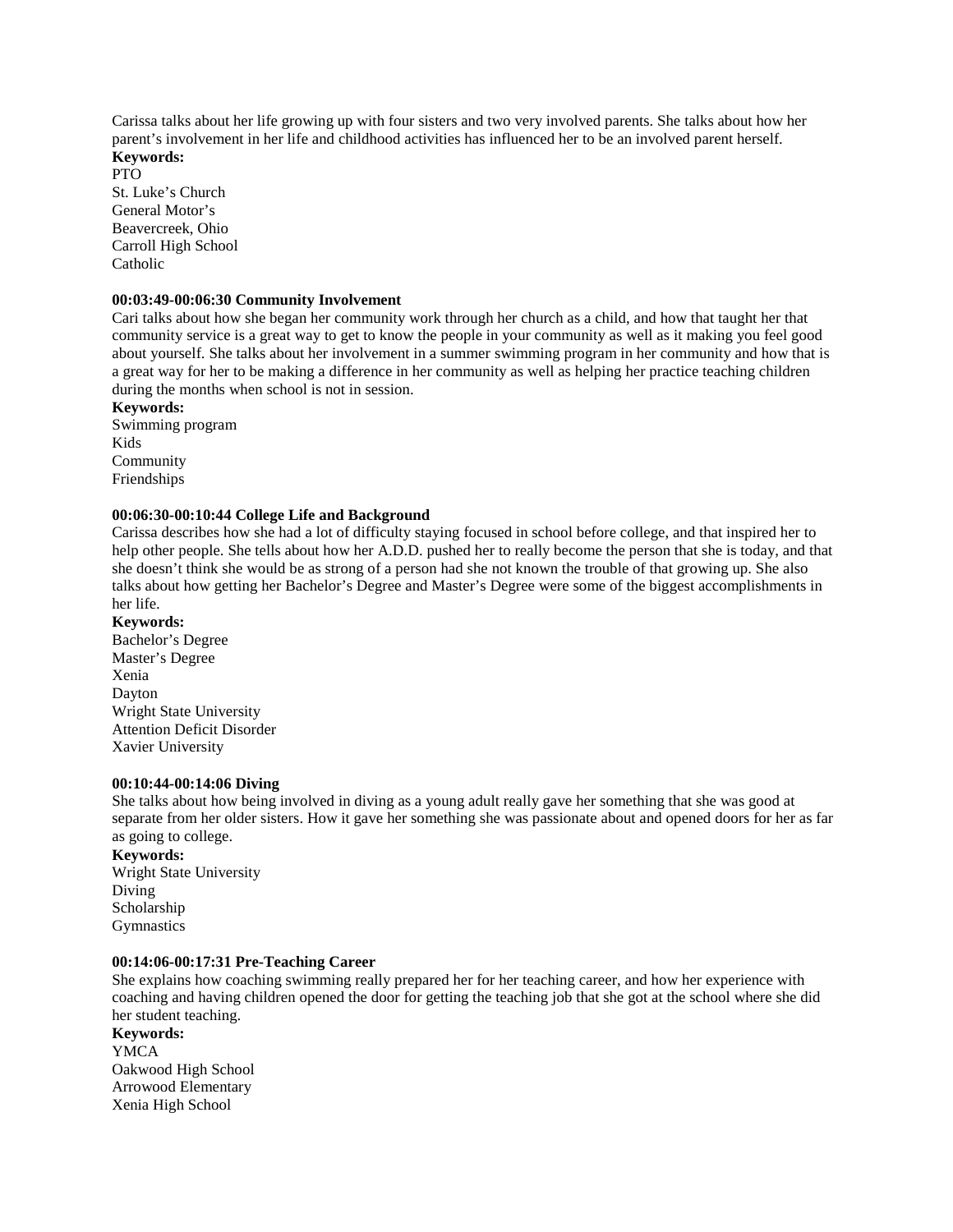#### **00:17:31-00:23:18 Obstacles**

She explains how she dealt with ADD and having trouble get along in grade school as she wasn't the best of students. But one of her biggest satisfactions was gaining her Master's Degree from Wright State University with three kids at home. She says that with her ADD she was able to take advantage of some things such as problem solving and keeping her head in tough situations. She takes these things as new challenges every day. **Keywords:**

ADD Frustrations Disorganization

#### **00:23:18-00:24:56 Greatest Accomplishment- Bachelor's Degree**

Carissa talks about her greatest accomplishment, which she believes is getting her Bachelor's Degree after eight years. She had many distractions along the eight years such as relationships and children but that has taught her that if she can accomplish that, that she can really accomplish anything.

**Keywords:** Master's Degree

Bachelor's Degree

#### **00:24:56-00:27:18 How experiences growing up shaped who she is today**

She believes her ADD has made her a stronger person today and that it helped make her the teacher that she is. She feels like because of her difficulties she faced she is able to help her students deal with similar issues.

**Keywords:** ADD Overcoming Philosophies

#### **00:27:56-00:30:19 Impact on the Community**

She talks about how the example of her parents being so involved in her life has made her realize that being involved in the community not only makes you feel good, but also helps you stay connected to the people in your community. That being involved in your children's lives helps you keep on top of how they are doing in school, what their relationship is with the teacher, and who they are friends with, as well as makes valuable friendships. **Keywords:**

PTO President Community

#### **00:30:19-00:32:18 Lessons**

She talks about how being forced to do community involvement as a child made her realize that it is key to a good family life and that her involvement has changed with her time availability with having children. She never forgets that not only does it make you feel good but it also has a drastic impact on the community to be involved.

### **Keywords:**

Neighbors Community Life Children

#### **00:32:18-00:34:18 9/11**

Cari tells the story of what she was doing when 9/11 happened. She explains how she wanted her kids in her class to feel secure but at the same time she didn't want to alarm the small children.

**Keywords:** 9/11 Secure Safe

**00:34:18-00:37:32 Why teaching?**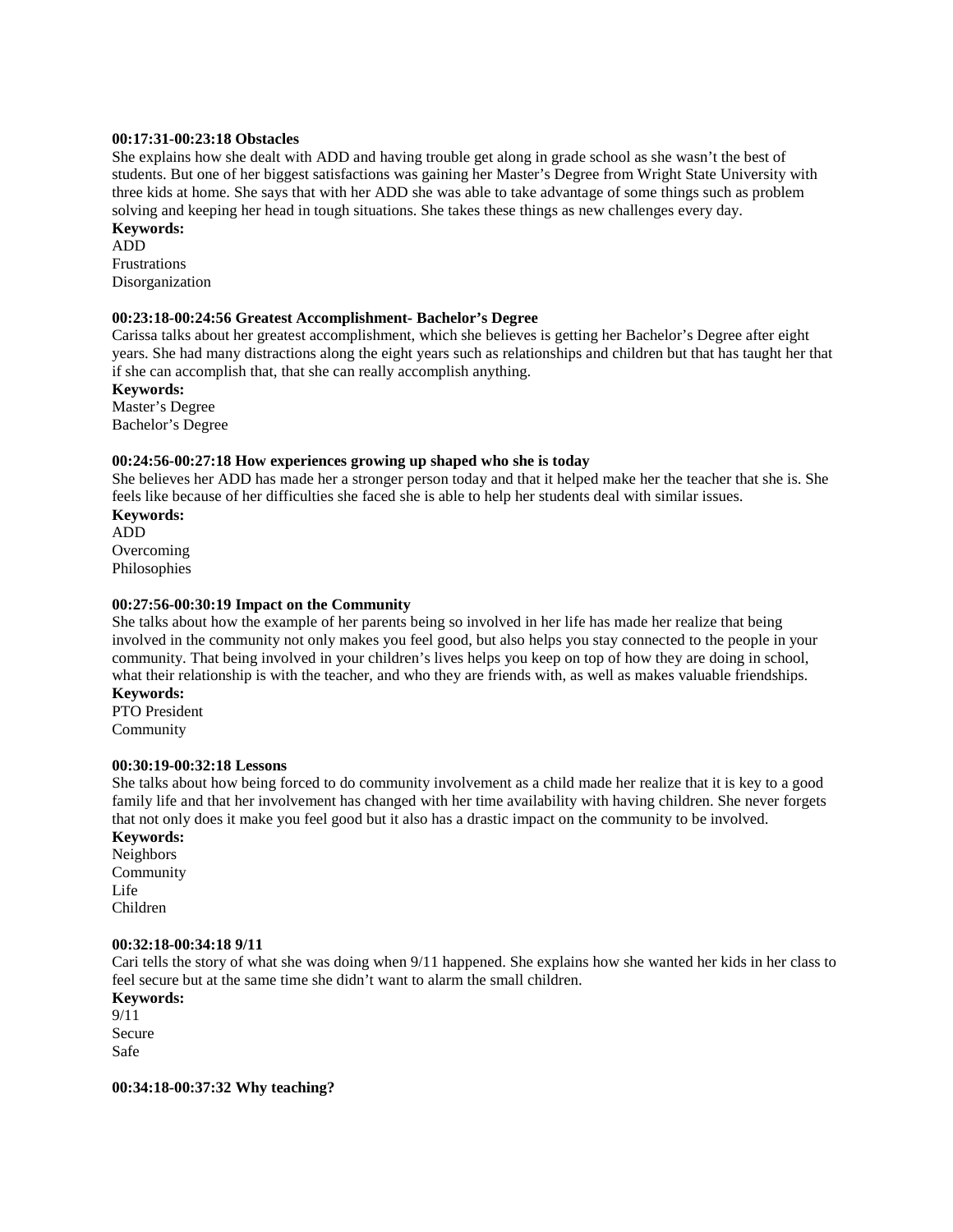Carissa says she has an understanding of how kids have trouble organizing their time or focusing and that is something she feels she can bring to the table. She believes the challenges have made her into a stronger person. **Keywords:**

Reading

Passion

#### **00:37:32-00:39:56 Above and Beyond**

She talks about how teaching is really a 24/7 job. That doing outside work really focus' you during actual class time on the students and how to help them.

**Keywords:** 24/7 Science Math Language Arts

#### **00:39:56-00:42:08 Every Year is Different**

Carissa talks about how every year is different because every year you are given different children with different problems. She is also learning each year about what works and what doesn't work and continues to improve her teaching methods year after year.

**Keywords:** 14 years Challening Better techniques

#### **00:42:08-00:45:05 Future for Arrowood**

She tells about how Arrowood is closing this year due to district-wide budget cuts. She hopes that good will come out of this, that each of the staff members that she now works with will bring the community feel of Arrowood to whatever school they will be working at in the future.

**Keywords:** Arrowood Positive Community

#### **00:45:05-00:50:47 Learned from Teaching**

Cari talks about all the things she has learned over the years of teaching. She talks in detail about four autistic children that she had in her class and how those four children have taught her so much about teaching and about life in general. She would like to work with more students with disabilities but the lack of a special ed degree really limits that.

**Keywords:** Autism ADD Learning Disabilities Special Ed

#### **00:50:47-00:55:43 Technology in the Classroom**

She talks about how due to competition with XBOX's and IPod's that students have at home, it is very important to start substituting technology in the classroom instead of only standing up and lecturing as teachers have done in the past. She has had experience with teachers in her building that may be afraid to change to a more technological approach to teaching but her experience has been that sometimes you can learn from the students, as she has had a couple of instances where her students have fixed a computer problem.

**Keywords:**

Technology Smartboards

**00:55:43-00:58:30 Conclusion**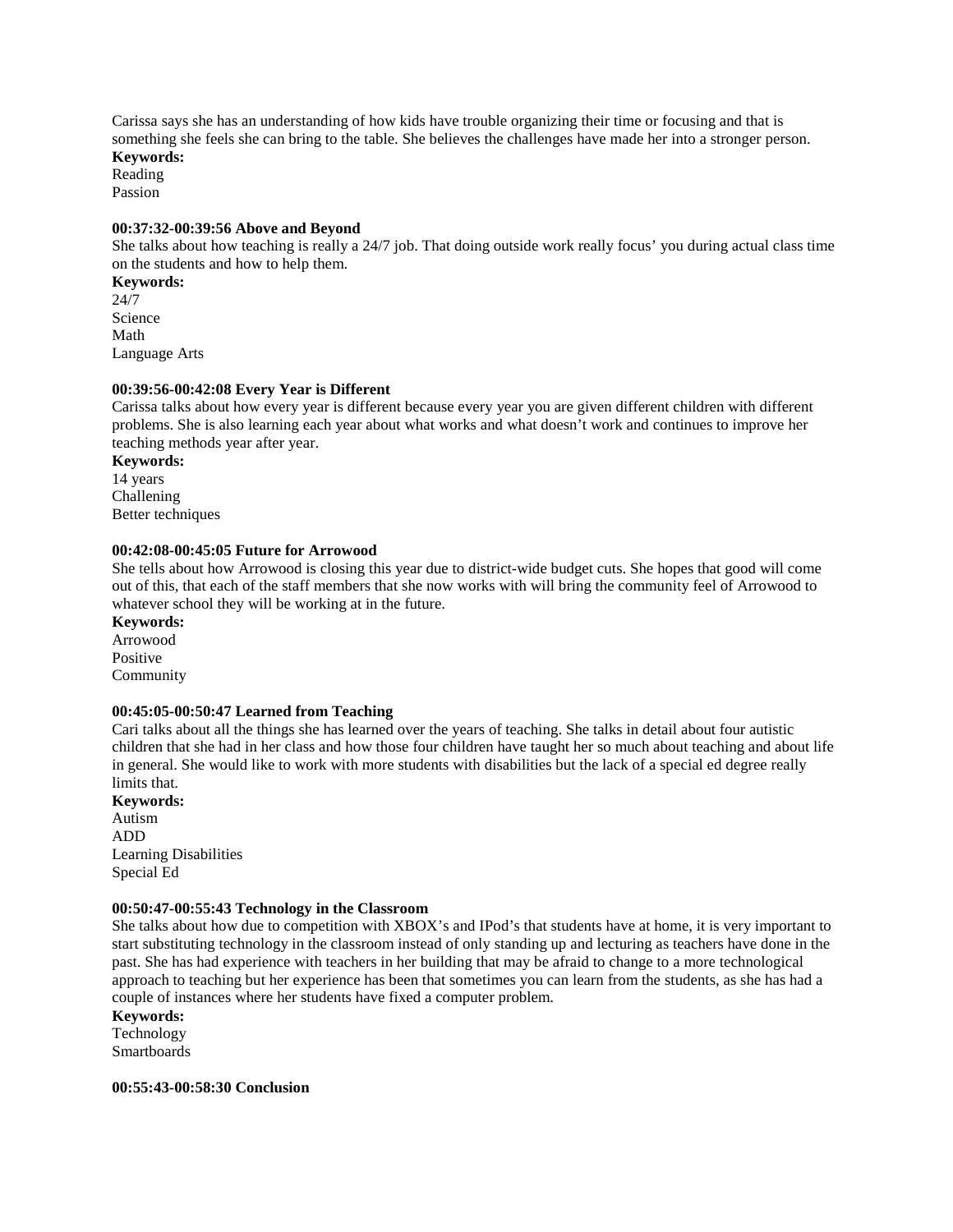To those students who are not as confident in their pursuit of a college degree, Carissa recalls the words of her father, who told her that it is 90% determination and only 10% sweat and work and tears, that if you only have the determination to do something, then the battle is almost won. She reminds listeners that the key to a good adult life is all about balancing things that are important to you in life.

**Keywords:**

Community Determination Balance Family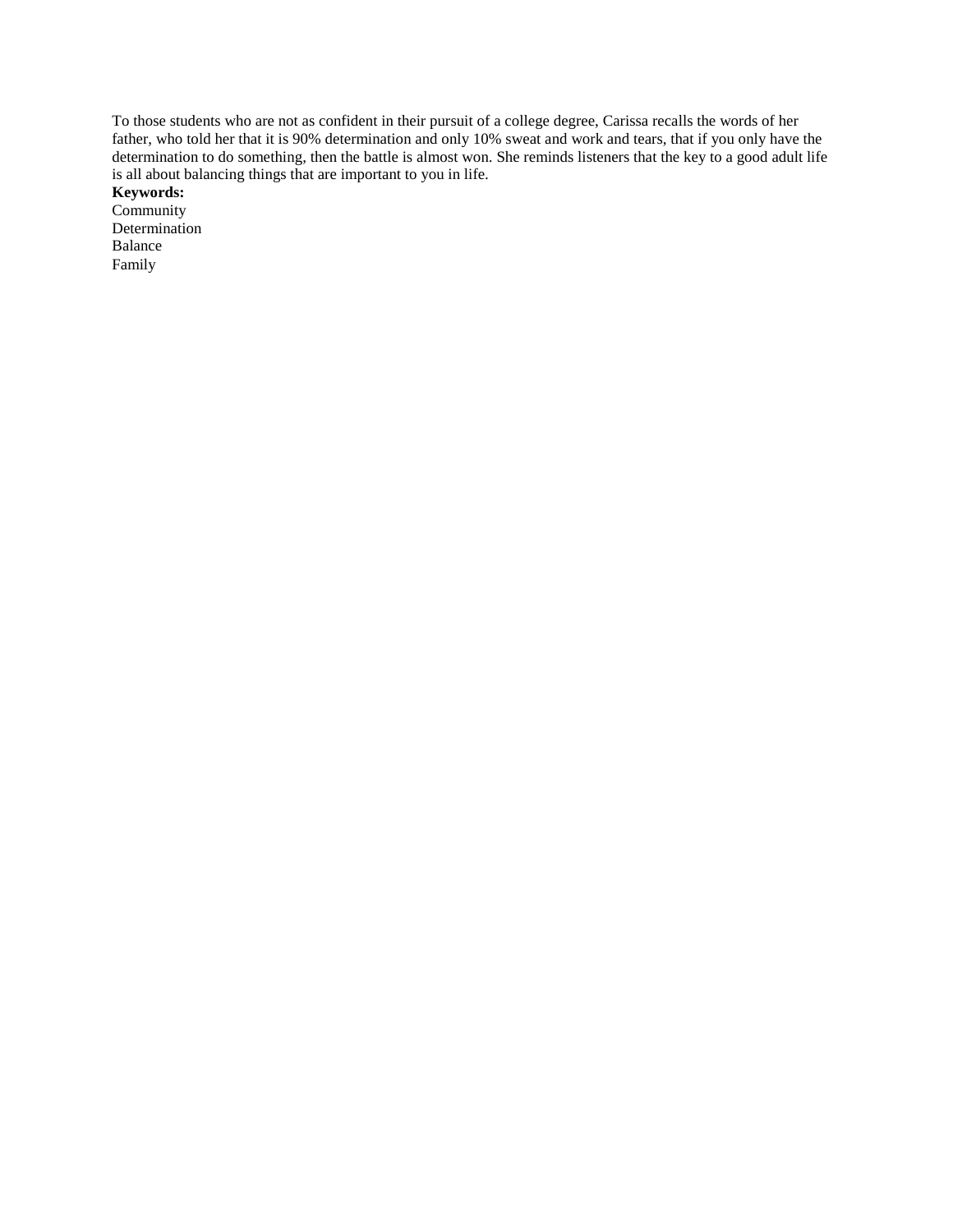## **Oral History Interview**

**Name of the Project:** Overcoming Personal Obstacles: An Oral History Interview with Carissa Higgins **Name of the Project Director:** Marjorie McLellan, Department of Urban Affairs and Geography, Wright State University **Archives or repository:** Wright State University's Paul Lawrence Dunbar Library

**Interviewee/Narrator Name: Carissa Higgins Interviewer Name:** Cassie Higgins **Others Present:** None **Place:** 1818 Highlander Drive Xenia, Ohio 45385 The Residence of Carissa Higgins **Date:** 03/04/2011 **Length of Recording:** 58:30 **Original Format:** MPEG-4 Movie

**Transcribed By: Cassie Higgins** 

## **Interview Transcript**

**Cassie Higgins:** My name is Cassie Higgins and it is 6:20 on Wednesday March the ninth and we are at 1818 Highlander drive, the residence if Carissa Higgins. Carissa did you get a chance to read and sign the release form?

**Carissa Higgins:** Yes I did.

**Cassie Higgins:** Alright, great. We're ready to get started. So, first question: tell me about your childhood, your family, and your experiences growing up.

**Carissa Higgins:** Well I came from a very large family, I am one of five girls. I'm the fourth one. My father is- was a chemical engineer at Inland in General Motors and my mother was a stay at home mother as was per, at that time, the way that everyone, the wives always stayed home. My dad traveled a lot growing up, was a very involved in community, involved in church, and as I said traveled often, and my mom would be home with us getting us to school, getting us ready. With having four sisters, of course, there was never a dull moment in our house and we had many experiences, arguments going along the way. We learned how to live together, how to love together, how to live in a community together, and I look back on it fondly, I was really happy with having that big of a family even though it did cause trouble at times, but there was never a lack of someone to talk to when you needed somebody to talk to about what was going on in your life, they definitely had been through many of the experiences that I'd been through as I grew up. I was- we grew up in Beavercreek, Ohio and lived in the same house throughout my whole lifetime so, fairly small community at the time. I went to St. Luke's Church and that was the school that we belonged to also. I went to school there all through grade school and went to high school at Carroll High School which is also a Catholic high school, private. My parents definitely put a lot of value in education and paid for all of our educations through school as I was growing up. So, really great experiences growing up.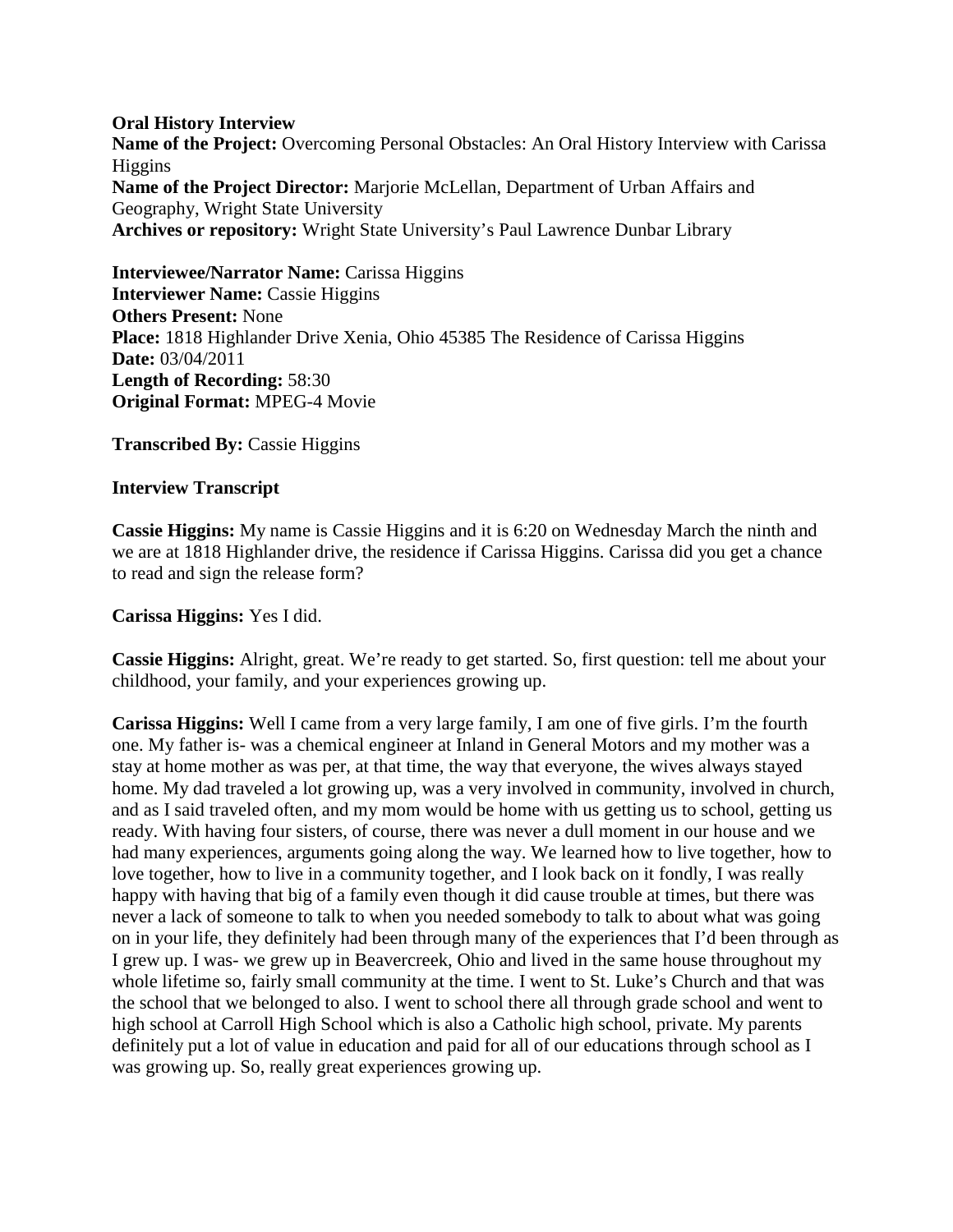**Cassie Higgins:** Alright that's great. How has your fathers involvement in community service influenced the person you are today?

**Carissa Higgins:** Yeah, my dad was definitely a huge influence because he was so involved in our community and our lives as kids growing up, as I said he did travel a lot, but when he was home he was definitely taking the time to be involved in PTO's and any church functions that were going on. He was a reader, elector at Mass every Sunday. But my Mom wasn't out of that picture either, she was always the PTO President at school, they did it as a couple between the two of them, getting involved in any of the activities that all of us girls got into. Whether it was our sports, through swimming, our school, or our church activities. So he definitely guided me, and my mom, in to how to be involved in your kids' lives and how to make sure you were influencing them as they were growing up in a positive way. So, just the fact that they were there, they were signed up, and they were in to what we were doing all the time. They definitely had their finger on what was going on in our lives and our friends, and in our school work.

**Cassie Higgins:** Tell me about your involvement in community life, how has this changed across your life?

**Carissa Higgins:** Okay well, I've been involved through my church through things like the fish pantry and in my school life in the beginning it all came through volunteer services and things like that that we HAD to be involved in as I was a student in grade school and in high school but having been exposed to those experiences I kind of learned as I became an adult, that it was a great way to get to know your neighbors people in the community and to feel very good about yourself and I definitely rely on it now as an adult to keep myself involved and kind of the tempo of the people I live with and it definitely is a pick me up for when if you start to feel like there is too much going on and too much chaos, taking the time to volunteer or to be involved in your community definitely makes you feel better about yourself so I've found as an adult it's a win/win situation being involved in community life you know what's going on around you, you're making friends and your also feeling better about what you are doing.

**Cassie Higgins:** How did you did you get involved with community issues or community service?

**Carissa Higgins:** I got involved in the beginning through the church and making sure that the activities that were available to my kids, that I was leading through those types of things. I also am very involved in our community through a swimming program that we have, a summer swimming program. I coach during the summer time and it is a great way to get to know the people in my community and I have had an opportunity to be able to teach swimming and my career being teaching it has been really the perfect way to be teaching throughout the summer time months and having kids around and being involved in the community, again, getting to know all the families. I've also been involved through my kids schools. Anytime there is an opportunity to get involved with class projects or fieldtrips that are going on, things like that, I definitely use those opportunities to get to know the other people in the area and find out, again, like my parents did, what's going with my kids and their school work, friendships and other parents. Getting to know other parents as well.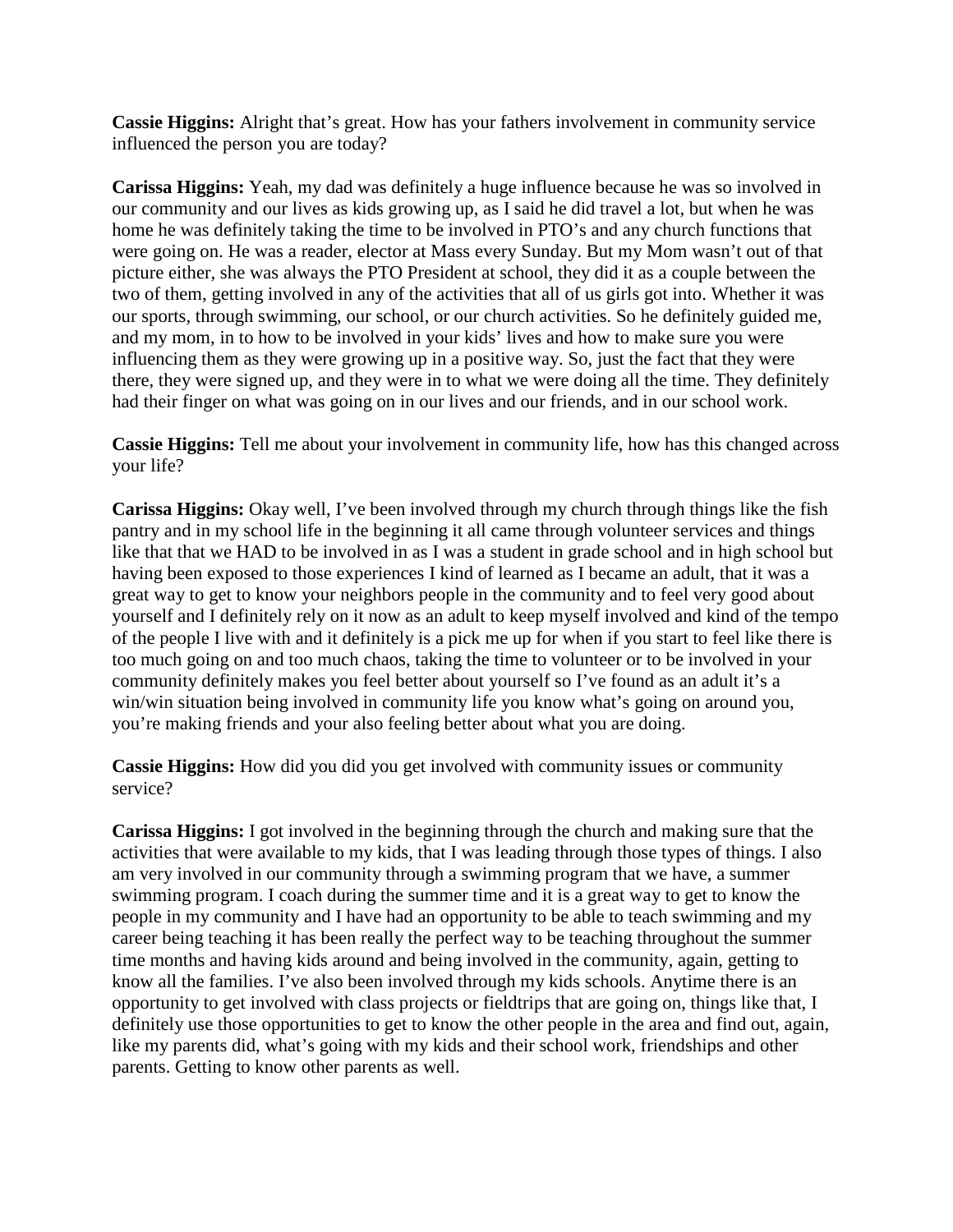**Cassie Higgins:** Tell me about your background and preparation for this work.

**Carissa Higgins:** Okay, as I was saying I went to grade school at St. Luke's and it was a very small community church, a Catholic school in our community. In my class it was the same kids from year to year to year, so really once you were defined in Kindergarten, it followed you all the way through  $8<sup>th</sup>$  grade. So that definitely had an influence on me, because I had a LOT of trouble in grade school. I had a lot of difficulty staying focused. I had a lot of difficulty socially, getting along with other students and knowing the right way to get involved with other people. I used my childhood knowing my sisters and things like that to help me make sure that those experiences were something that helped me. Then after grade school I went to Carroll High School and that is in Dayton, and again it's a bigger high school but again, it's still the same type of very small community within the high school. It was people from several different communities coming together, Beavercreek being one of the small communities, and Xenia also, the community I live in now. And at Carroll I feel like I got an OUTSTANDING education that really helped me through college and to prepare me for the world and for my career. After Carroll I went to Xavier University in Cincinnati. I got a scholarship there on a diving scholarship, and during that first year had a lot of trouble as many first year college students do. I had a lot of difficulty staying focused and making sure I was on track, doing what I was supposed to be doing. It was really a challenge for me. Looking back now, knowing what I do, they didn't have the label back then, but Attention Deficit Disorder was definitely something that I inherited from my father in particular and in college I had a lot of roadblocks that were put up along the way that I learned to overcome and over compensate for in one way or another. But I was only at Xavier for a year, and then ended up coming back home and continuing my education through lots of encouragement from my father to stick with it and see it through. So I continued on at Sinclair University for a year just to keep myself going and keep motivated so as not to give up and put it back on my level, and then I finished college at Wright State University though their Education program and ended up on the Dean's list and towards the end definitely had it all figured out. But I definitely took a long road; it took me almost eight years to get through college just to get my Bachelor's Degree. So, once I had my Bachelor's Degree while I was student teaching I was offered a position, a teaching position, in first grade at Arrowood Elementary in Xenia, where I live now. And was able to, during the first seven years of teaching, get my Master's Degree, again, through Wright State University through their Education program. So I overcame tons of obstacles along the way I think due a lot to the A.D.D. that I know now was what it was that I was struggling with but, that definitely prepared me for life in overcoming any hardships that come along that adults run in to, it actually made me a lot stronger adult than I would have been without that.

**Cassie Higgins:** Great. How has being involved in diving instilled any work ethic in to your life?

**Carissa Higgins:** Yeah, my parents again one of their biggest beliefs was that children, to stay healthy and to stay on the right track as far as mentally and physically and you just- time management, they really were firm believers that you needed to be involved in sports. They really didn't care what sports we were involved in as long as we immersed ourselves in it and really became part of a team. Understood what team was about. And my three older sisters were all very good swimmers and the personality that I had when I was younger really drove me to find my own path, I didn't want to follow the same path as my three older sisters. So I really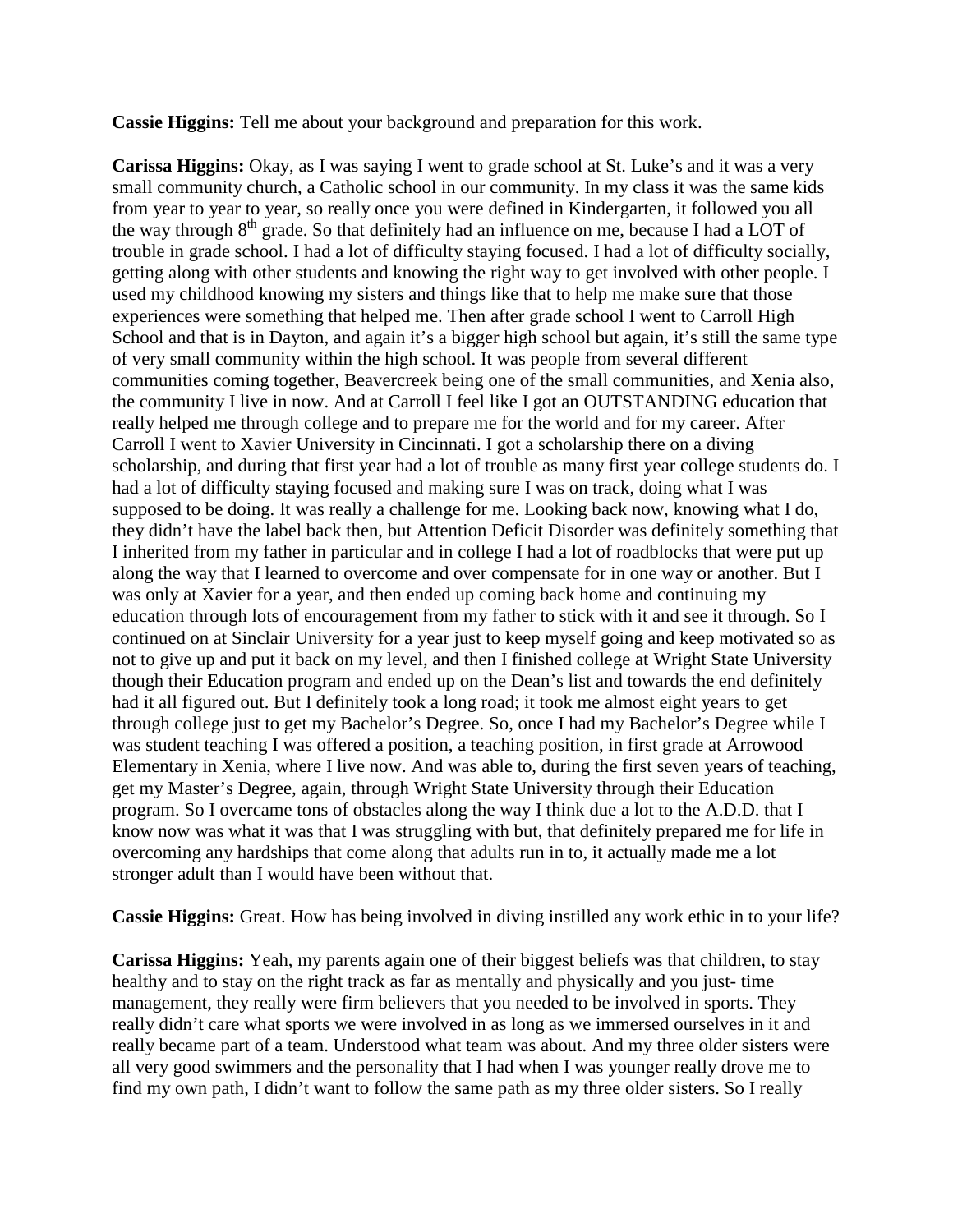started to shy away from swimming, and my mom in particular was very supportive of the fact that I didn't want to do what they were doing, she just kept saying, "what DO you want to do? If you don't wanna do that, what is it that you're GOING to be involved in?" And so I found a route that I wanted to pursue, which was gymnastics in the beginning. And I was involved in a gymnastics program. Found that it kinda gave me the individualization that I was looking for. It defined me separately than my sisters. However, I also came to a very quick realization that gymnastics, being as competitive as it is, that I was not a phenomenal gymnast, I was a good gymnast, and I wanted to find something that I was phenomenal at, that I was really good at. Along the way, as I was trying to find what I was that I- my gift was, I was spotted by a diving coach that is at Wright State and he came to a gymnastics meet and he said, "you would be a great diver with your swimming background and now you've got the gymnastics background as well. You outta come and try diving." And it was just the thing for me because it was at the same meets that my sisters were at. There was swimming and diving combined at that time, so it was really- it fit into our family which was why it worked, but it was also different enough that it gave me something different then what my sisters had been involved in and I really found I had a knack for it. It took a little bit of nerve and it took a little bit of daring and those were definitely traits that were right up my alley. I liked being somewhat afraid of what I was doing and not too afraid to try it and the feeling when I did it and succeeded and so the diving scholarship was the icing on the cake at that time. It was really just showing that all the time and effort that I had put into the diving choice was the right choice for me. So, it definitely opened the door for me, I don't know that I probably would've been on the college track had it not been for my involvement in diving and the opportunity with scholarships, even though it didn't end up working out in the end. It definitely gave me a shove in the right direction as far as the college track.

**Cassie Higgins:** That's great. Tell me about your work experiences and your career.

**Carissa Higgins:** Okay, as I was in high school when I probably first started working I started out, of course, as you'd heard, we were always at a pool, we were swimming, we were diving, and I started out as a swim instructor, teaching lessons, teaching other smaller kids how to swim. I was doing diving lessons later on, I was into coaching the summer leagues and that led in to later on, more volunteering as far as high school. I'll come back to that in a second though because in-between the swim instructor, while I was in college, I wasn't doing a lot of swim instructing, I was working at a daycare. By that time I'd had my first child and I was having to use a daycare and it made sense that I was going to school and then working at the daycare where my daughter was and it made it work so that I wasn't overwhelmed with school and work, being away from her, I had her with me at work so I was in daycare, learning again, and this definitely helped me on my career path. It was helping me learn how to deal with the kids themselves and the care for the kids and how to deal with the parents and the interaction between the kids. While I was finishing college, while I was doing my student teaching the very last thing before you graduate, I was offered the first grade teaching position at the school that I was doing my student teaching at which is an amazing opportunity that just doesn't happen and it was the opportunity for me. So I've been in that same building at Arrowood Elementary, in that same room teaching first grade for thirteen years now, this is my fourteenth year. So since I've been teaching I have had the opportunity to go back to coaching now that my kids have started getting older. I've coached high school swimming for two years at Xenia High School in the community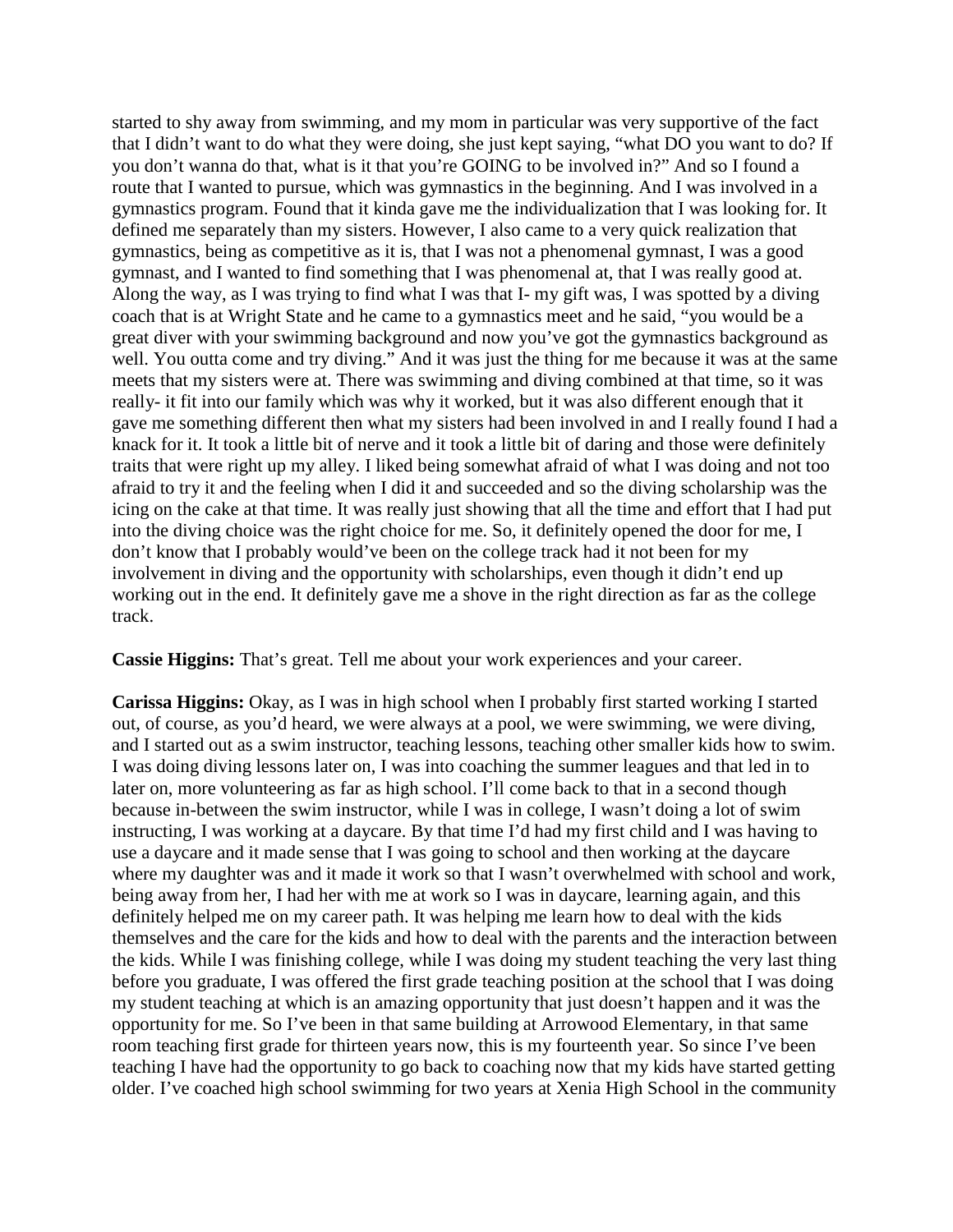here where we live and then just recently I had the opportunity to coach Oakwood High School for a year and I coached during the YMCA program, throughout the YMCA program during my kids swimming because now they're involved in swimming and I've coached them swimming through the years just a couple years here and there, my kids are spread out so when I don't have real little ones that's when I'm able to do things like that. And I think all of these things absolutely prepared me for being the teacher that I am. I really believe the experiences that led up to work and volunteering and coaching are what made the principal at the school that I was student teaching at come to me and say, "you really need to apply for this position." With her coming to me I think it was due to the experiences she saw that I was able to handle many of those experiences through having many sisters, and taking care of my own children, coaching, and instructing throughout those years. So definitely helped me on my path.

**Cassie Higgins:** Great. What are some obstacles, frustrations, disappointments or challenges that you have faced in your community work?

**Carissa Higgins:** I have run into many, like many people have. I would say the biggest frustration that I've had throughout my life and the obstacles seem to come from within. They definitely are things that I see, inadequacies that sometimes stare you in the face like the ADD, having trouble getting along in grade school with other people. Not being the best student in the class when you are trying to figure out how to be the best student in the class so I definitely had run into obstacles along the way. Many of the frustrations come from when you are having so much trouble just getting a task finished with ADD the on task time and the organization along the way and keeping everything together I kind of took a zig zag path along the way and keeping myself goal-oriented has always been one of my biggest obstacles. I got my Master's Degree from Wright State University while I had three kids at home, I teaching full time, and I was definitely still dealing with the challenges of ADD. One of my biggest satisfactions along the way is that I was able to overcome those and push through with determination and realizing that some of the deficits of Attention Deficit are, they also come along with gifts. I was able to be very laid back about when problems came to me and problem solve calmly. I was used to adversity so when it came to me I wasn't surprised, I was taking it on like bring it, here's a new challenge, here's a new fight. If I had just gotten over this hill, I definitely can take whatever comes at me over the next hill. So, I think those disappointments and challenges have really, along the way, honestly just stoaked my fires and made me more determined to get through whatever comes next. I feel, not invincible, but that I can pretty much take whatever comes at me with little exception and figure out how to get through. So, I really think the determination is the thing that was the key that all the challenges taught me was just how to push through, how to really become determined and get to that goal, that end in sight.

**Cassie Higgins:** So you would say that your Attention Defect Disorder growing up has made you a stronger person today? Able to face more challenges today?

**Carissa Higgins:** Without a doubt. Without a doubt. Especially in the field that I'm in, being a teacher, it's one of the gifts I feel like I bring to the table. Had I not had the troubles that I had in grade school, socializing, learning how to deal with my deficits, the inability to focus, the lack of attention, the disorganization, if I hadn't learned how to deal with those things I wouldn't be able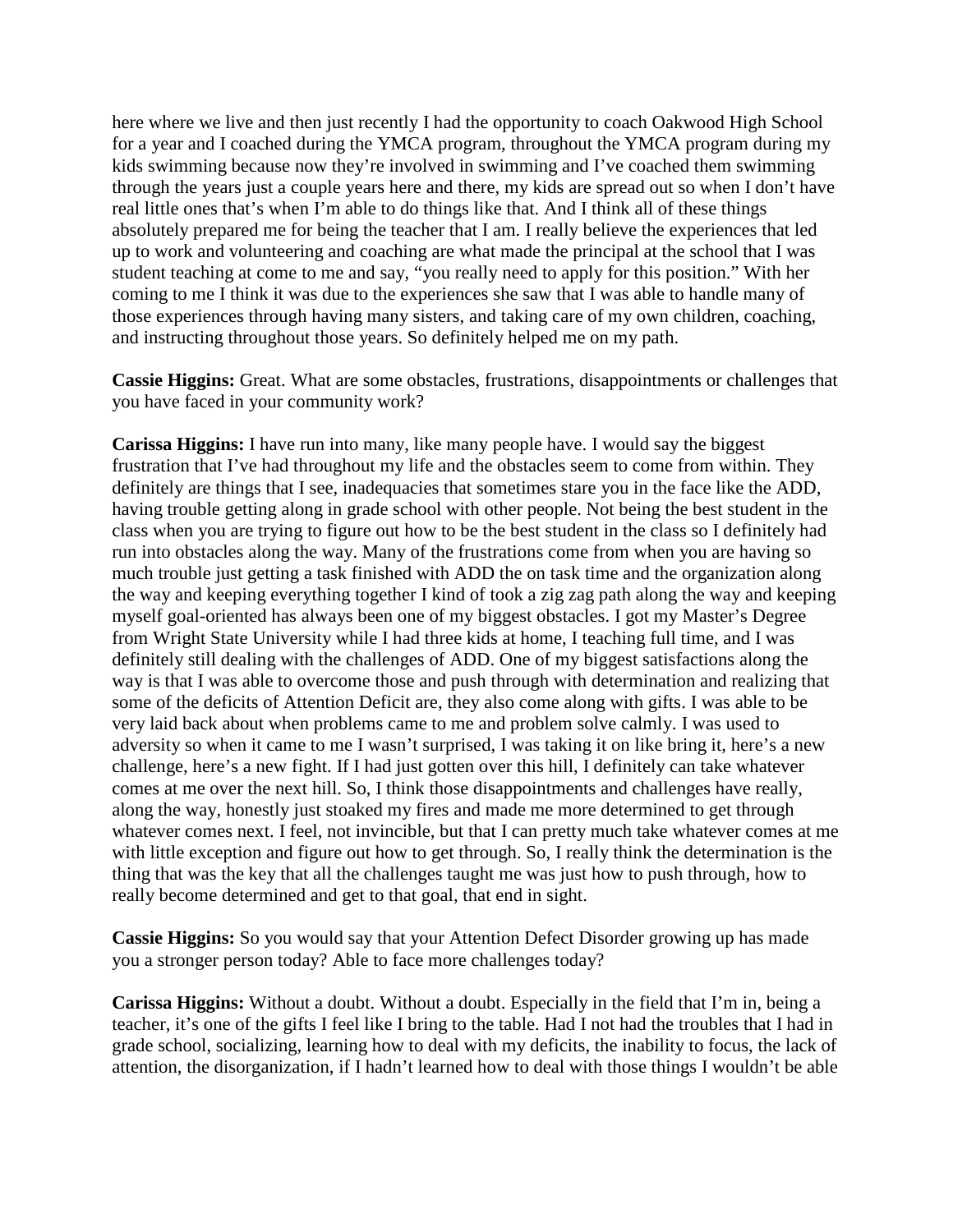to teach my students that I have now, how to deal with some of those issues. Not that they all have ADD, but of course we all have some of the traits that are combined in there.

**Cassie Higgins:** Especially as children.

**Carissa Higgins:** Right. Absolutely, especially as children. So I feel like I have a lot to bring to the table as far as understanding of what they are feeling when they are having trouble staying organized or the frustration of trying to get a task finished without getting side tracked, and how to help them. Ideas for how to keep them on track. I definitely think the challenges have made me a stronger person without a doubt.

**Cassie Higgins:** And honestly I would say that I think that, that has also made you a more relatable person to your first grade students. Just that they know how difficult it is to be organized and stay focused that it's something that you can relate to.

**Carissa Higgins:** Right. And honestly I show them on a daily basis. I'm still- it's not as if you know, you become an adult and suddenly you are cured of ADD, I still definitely show many of the traits and I just never let any challenges that I face, I don't hide them from my students. You know, they are six year olds, and if I've set something down and I can't remember where I've put it because my mind was elsewhere I'm verbally saying to them, "okay, so, let's see, let's just back step, let's see if we can- let me see if I can back step, and retrace my steps and figure out, oh! Here it is" and how to handle it in a calm fashion and how to use it, kind of almost with humor so that not everything seems like a weight and a load on your shoulders. That things can become, this is just how I work. This is what I need to do to finish what needs finished. Not, here come all these things at me and it just keeps coming and I can't get over it. But on a daily basis this is what I do to keep myself organized. This is what I do when I make mistakes, this is what I do to back up and get a re-do if I feel I can do things in a better way.

**Cassie Higgins:** Great. Looking back what do you see as some of your most satisfying contributions or accomplishments?

**Carissa Higgins:** Well definitely the fact that I earned that Bachelor's Degree after almost eight years of challenges and roadblocks and things that were popping up in my life, good and bad. Just distractions. You know I had wonderful distractions like relationships and I had terrible distractions like the end of relationships and I had wonderful distractions like children and I had hard to deal with distractions like children. And, both of those- all of those things have really made me appreciate the fact that I did it. There are times that I, even to this day, get worked up because I never thought I would be able to get through and do it. And I did! I was able to push though and get to the other side and I never lose sight of the fact that, that is a HUGE accomplishment. Not just for someone like me, but for me in particular. It was- everybody's experience is individualized and it was a really huge accomplishment for me to get through. A huge confidence boost for me to get though, which really drove me on to get my Master's Degree. I knew if I could do that- if I can make it here I can make it anywhere and I definitely knew if I can get this far I can do anything. So that was a- definitely an accomplishment that defined who I am.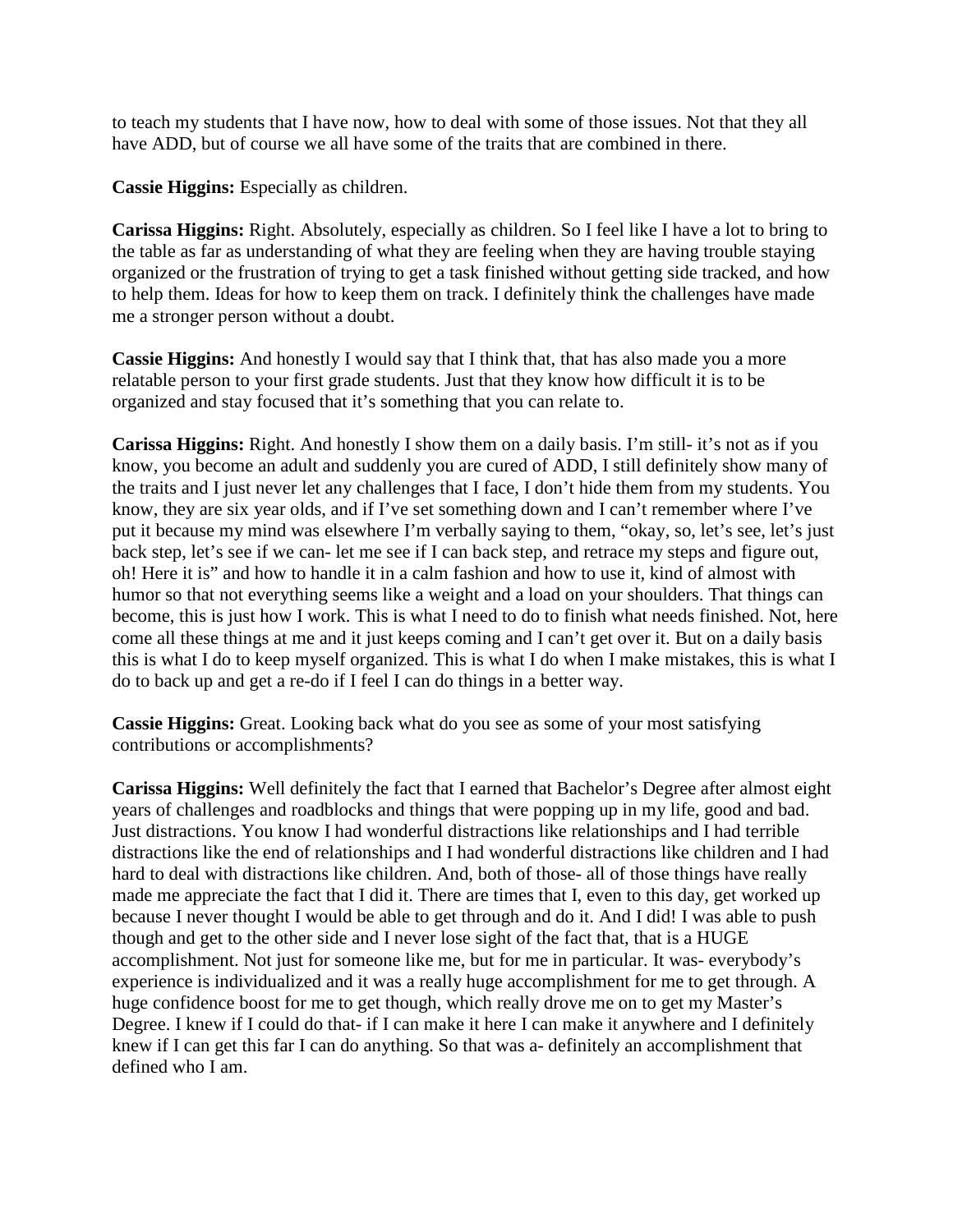**Cassie Higgins:** How have your experiences growing up shaped your work today?

**Carissa Higgins:** The experiences that I had when I was growing up, like I kind of mentioned a little bit earlier, learning how to be an individual within a group I think is something that people learn that have larger families and having that experience in my family, trying to figure out who I was, take a different path and yet stay within our family values is something that has shaped how I work now. I definitely make sure that my classroom feels like a community. It feels like a family. I'm often talking to my students about the fact that we are here for each other that we, you know, if you see your neighbor drop their pencil, instead of ignoring that fact, we work together. We work together as a team in our room, and I think that I've brought those feelings into my classroom which makes it a really calm feel so that students are in their best frame of mind to learn. Definitely the experience of having ADD and being a troubled student. I was never a huge trouble-maker but I definitely was a bad student that, you know, you were reminding them that, "put the book away" and "what are you supposed to be doing?" and little notes home saying, "she's not quite working to her potential" and notes that said, "we've had trouble keeping her on task to finish this, I know she would do amazing on this test, however, I can tell she lost concentration towards the end" and those trials and tribulations and those feelings that they invoked, I would not be near the teacher that I am right now without having felt those feelings and overcoming them. OR not overcoming them and how it feels when you fail to overcome them and how you move forward from that failure so it doesn't happen again. Those have defined my philosophies as a teacher and the attitude I have in my classroom and toward my students and have definitely made me the teacher that I am today.

**Cassie Higgins:** Great. What has been the impact of your involvement in the community and community service on you and your family and/or friends?

**Carissa Higgins:** It definitely has had a huge impact in all aspects of my life. As I was stating earlier, through my parents example, both parents being very involved. It was the best memories of having both my parents on the PTO and being that kid whose Mom was the PTO President and whose Dad ran the cotton candy machine at the community fair and, those are the best memories that I have. Those are the things that make me look back and think, my Mom and Dad were great parents. They were just involved. I definitely took that and applied it to my own life now and my family life. Also, through community service through school that I HAD to do as a child, that's influenced me because, like I was talking about earlier, the fact that I've realized that it really does make you feel good to do those things. That they really are pick-me-ups and they, they make you feel connected with the people that you live with, where you live. But, through my parents example I definitely am involved in my kids schools, I'm always volunteering to do reading and your child's face just lights up when you walk through the door because, "that's my Mom". Going on fieldtrips it keeps you connected to who your kids are friends with and their teachers attitude towards your child. Whether you need to do an intervention, ya know, there or if there are problems that are unspoken, they often come up when you are volunteering at your kid's schools. Also through the community involvement that I've had, we've, my family and I, have made valuable friendships, lifelong friendships with families that we are now growing up with and other couples that have children and the friendships that we have bonded now, through the volunteer time and through the community involvement activities have just really enriched our lives through, ya know, it's created other social availabilities and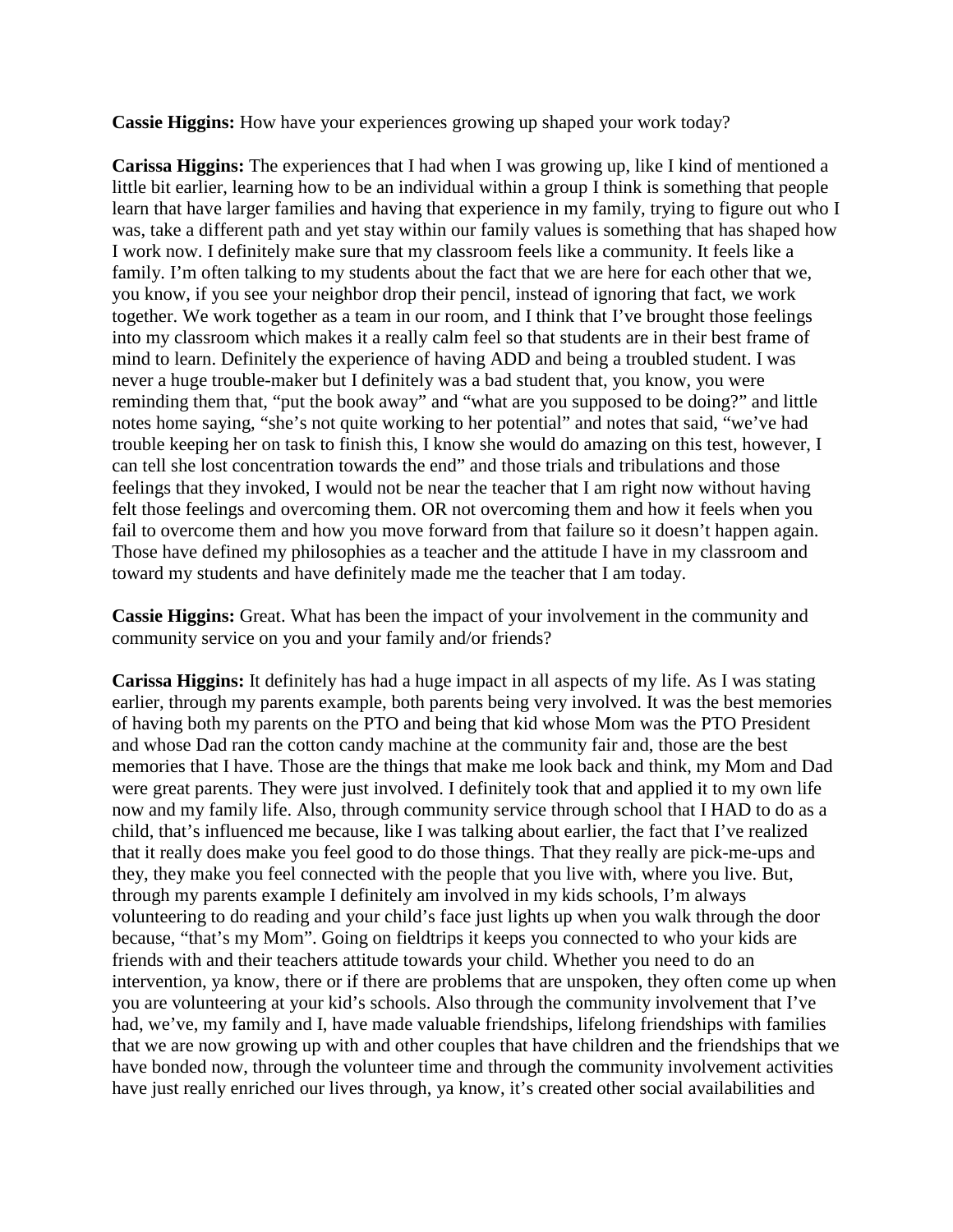other ways to become social and have your kids involved with children whose parents you know and that you can be involved in sports, that they're involved in and being involved in their education and helping each other out and making phone calls when- I get phone calls from friends who want help with their- you know, this happened to their first grader, can I give them some advice. So, again, back to it makes you feel good to be able to help somebody else out.

**Cassie Higgins:** Great. Have your motivations for engagement and service changed over time?

**Carissa Higgins:** My motivation definitely has not. Like I guess I said earlier, when I was younger it was something you had to do and then as I grew up and became more mature I realized it was definitely something I wanted to be doing and my motivation has been strong. It has changed over time, but really due more to my time availability, and as I've had children and as we have been involved in sports and activities and less about my motivation and more about the time we have available as a family to get involved in things but I definitely keep it in the back of my mind that it is key to a good family life.

**Cassie Higgins:** Great. What lessons do you carry away from your involvement in the community and in community service?

**Carissa Higgins:** That if I'm feeling bad and sorry for myself that it always makes you feel better to be involved. As a parent I know that when you are starting to feel frustrated with your kids that if you get out in your community, even just going to the grocery store is something that it takes. Somebody looking at your son or daughter and saying, "oh they're so cute" or "they're so sweet". Being out in the community and seeing your neighbors and friends really is a pickme-up and the community service that you get involved in can make you feel better about, no matter what is going on in your life, making you feel better because you feel like a good person and you feel like you're using your time wisely and you're giving back. And, again, I just never forget that it's a win/win situation when you're involved outside in your community.

**Cassie Higgins:** Great. Tell me the story of what you were doing in your classroom when you heard about 9/11.

Carissa Higgins: During 9/11 my husband had called the school to let the office know that something major had happened, and keep in mind I've got six year olds in my classroom so the principal opted to not let me know right away what had gone on. She didn't want to alarm the students, so at lunch time I was informed about what had happened. And as we all, the teachers, were in the teacher's lounge were in shock about what it meant and what impact it meant even for the immediate future, the rest of the day, the next hour, the next five minutes, but also the long term impact of what it would mean. Really a lot to think about and so as we gathered there we really just kind of determined what we were going to do to make our students, in that moment and in that day, feel safe and secure and reassure them that everything was going to be okay as they were hearing all of these things and the news media spin and not knowing what parents were gonna let the kids hear and not hear and trying to reduce the impact of one student telling another student inaccurately about what was going on. It definitely changed everything in an instant and I immediately went into mamma bear mode and made sure my kids were going to be safe while they were with me. My students, I was determined, were going to be safe and secure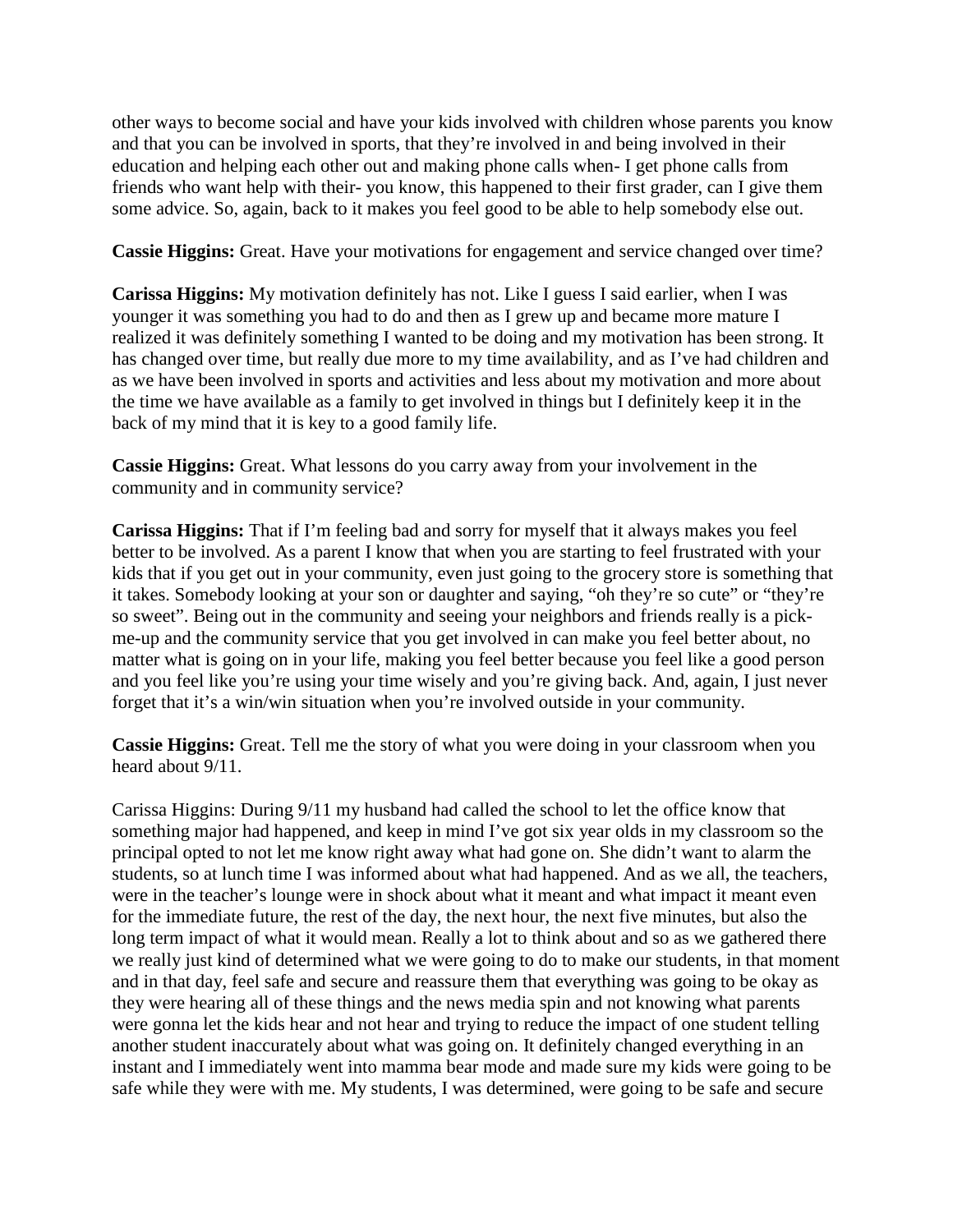during that time. They became my personal children and I just made sure they were taken care of and felt secure for the time being.

**Cassie Higgins:** Tell me why you went into the field of teaching.

**Carissa Higgins:** Well, that's kind of a funny story I guess. As I began college I was really thinking, "summers off? Yeah! That's what I wanna do!" But as I got in to education I really didn't start to feel like it was college it was something that I was meant to do to make the Earth a better place and to make my world and the world a better place. I knew that the experiences and the troubles that I had as a student, I knew I could take away from that. What I wished my teachers would have done to make my path an easier one and a more positive experience and I used that to mold my philosophy as a teacher and to make sure that as my students were going through grade school, first grade in particular, but any grade that I was teaching, that they were going to have a positive experience throughout their day and learn as much as they could learn in their individualized way. The experience of going to a Catholic school and kind of being in a very small class really- it was not a bad experience but definitely pigeon-holes you in to a certain mold that you need to fit in to, and I didn't feel like I fit into that mold so it made it very difficult to get through, just your school year, ya know, get through assignments and things so I definitely wanted to make sure that I could go and I could change that for a student like me or a student struggling in a different way. So I really started to feel the passion that I am really gonna bring a lot to this game that I saw missing. So that's why I went into the field of teaching.

**Cassie Higgins:** Do you think reading is important in a child's life?

**Carissa Higgins:** Huge. That is THE most monumental- if there is a soap box I can stand on and talk about THE biggest impact that a parent can have on their child's life. I would make sure that they are reading to their children EVERY, SINGLE, NIGHT. That the love of reading is what is going to make a difference in the child's life, for the rest of their lives. As a student it's going to define them as a student, it's going to define them as a person. It's going to give them the tools they need to overcome obstacles. Again, you know, you asked me about why I went into this field that's another reason. My parents instilled a love of reading in me at an early age and I saw the benefits of that and I saw how that helped me through a lot of the hard times that I don't think I would've had I struggled as a reader. So, early intervention for reading and getting your student- your child- started in reading, a love of reading, at an early of an age as possible is essential.

**Cassie Higgins:** Great. Talk a little about the amount of time above and beyond your work hours that it takes to do your job.

**Carissa Higgins:** Well of course, being a first grade teacher you don't really just go in at eight o'clock and leave at three thirty and that's the end of that. Often the amount of time and energy and money it takes outside of classroom hours are more important because it allows you to focus on the kids, solely, between eight and three thirty. The preparation put in beforehand means that someone like me, having the difficulties of organization and just staying on task, if I'm organized a head of time, meaning I'm doing this at home or at work and extra hours, it makes the difference between a productive day and a scattered, less, or more chaotic day. So you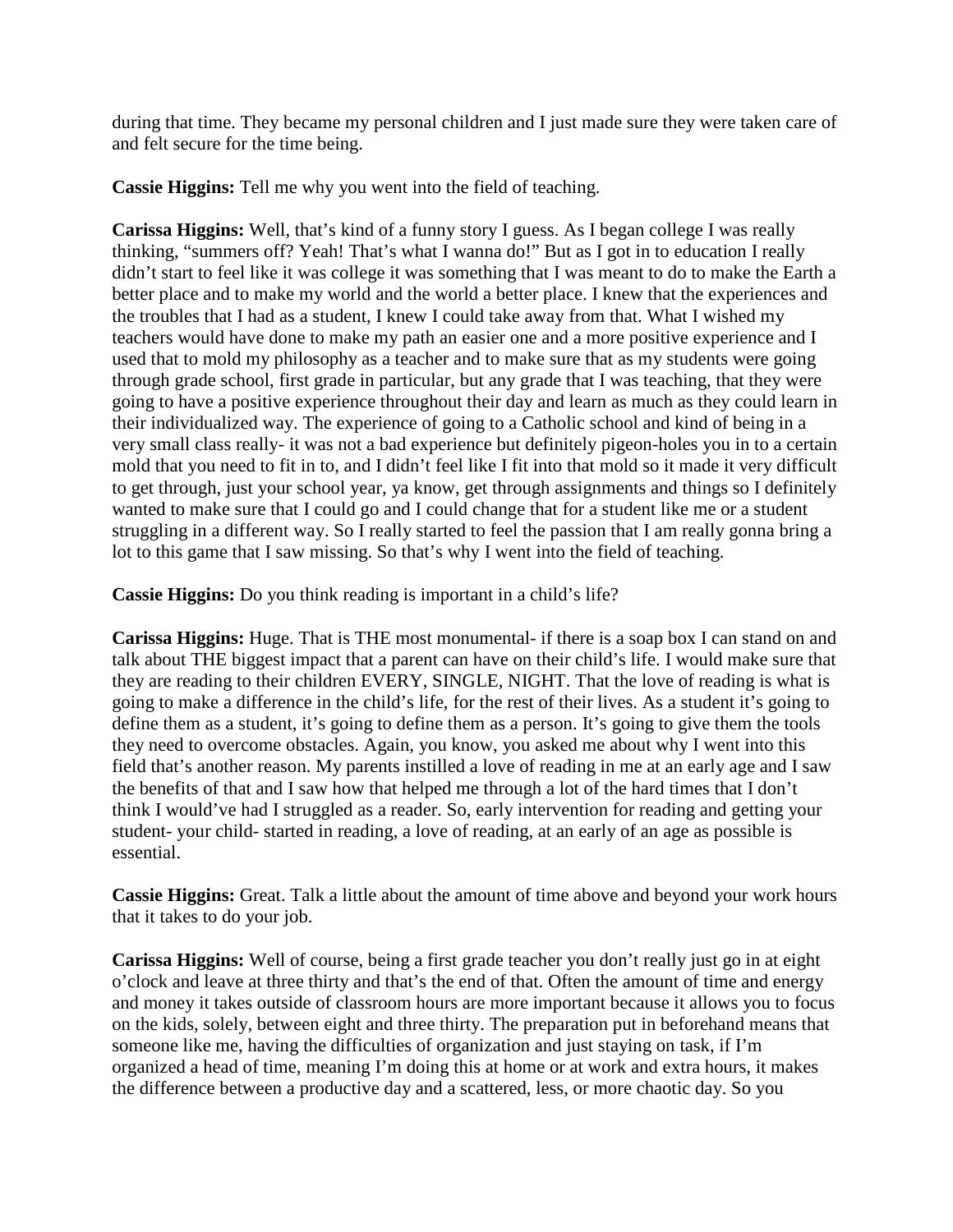definitely are putting the time in for the preparation ahead of time and then also on the other end of it, you are going to be bringing home work that needs to be finished that doesn't get done because you can't grade papers while you've got twenty, six year olds that are trying to learn about Science or Math or Language Arts they don't do those things on their own, so you bring home all of those things so that you can assess and evaluate and get a good feel for who needs your help the next day and who needs to be challenged more, who needs to have the lesson completely re-done and who's got it. They definitely do not put time limits on those things. I've spent many sleepless nights worrying about students, not just their academic life but their personal lives and how I can touch them, because, ultimately to be a good teacher you have to reach into their hearts. You can't just be in their heads; you have to be in touch with their hearts. If you connect with their hearts it makes it a lot easier for them to download the information you are giving them into their brains. So, pretty much it's a 24/7 job, in that it just doesn't ever stop with your kids or your students.

**Cassie Higgins:** After teaching for 14 years, almost 14 years, how is each year different?

**Carissa Higgins:** Every year is defiantly different. I've had this question, actually, from student teachers before and they say, "oh do you just get tired of teaching the same thing year after year?" because I've been in first grade all the whole time, it is defiantly NEVER the same game twice. Every year you're teaching the same curriculum but you're learning how to do it better every, single, time. You're changing things to make it better. Technology has come in to play now, smartboards, ya know, you're always trying to keep up with the fact that the kids are wanting to play video games rather than to listen to you talk. You're trying to keep up with the media aspect of it and keep the kids challenged and stimulated, to keep things funny and light and incorporate games to make their school life enjoyable. You're always- I'm always- taking classes and trying to find a better technique from year to year, a better method, a new philosophy that I can try and decide whether or not it's gonna work in our classroom or it's not going to work and that's not even to mention the fact that each year you get new personalities. You have different problems in home life or have been supported at home through reading and being read to or have not been supported at home. So each yeah its new students and new challenges because, like I said, I don't ever want to lose sight of the fact that these are individuals so I am definitely not teaching the same thing year after year after. Its ever changing, living, individualized per student each year different program. The nice aspect of that is being in the same position allows me to find what works and what doesn't work. I get rid of the stuff that doesn't work and I continue improving the things that are working so that it is ever changing, work in progress.

**Cassie Higgins:** Great. Tell me, what is in your future at Arrowood Elementary School?

**Carissa Higgins:** Unfortunately we had some bad news about two months in to the school year this year. That Arrowood Elementary is going to be closing this year due to government funding and budget cuts that have been state-wide. Our school is one of the many being impacted this year, actually our whole district is being impacted but our school is bearing the brunt of that impact and will be closing at the end of the school year. We really didn't see that coming, we are just getting ready to build new elementarys. We are gonna have five new elementarys in Xenia, so we were really excited that our community supported the new schools. Trying to keep up with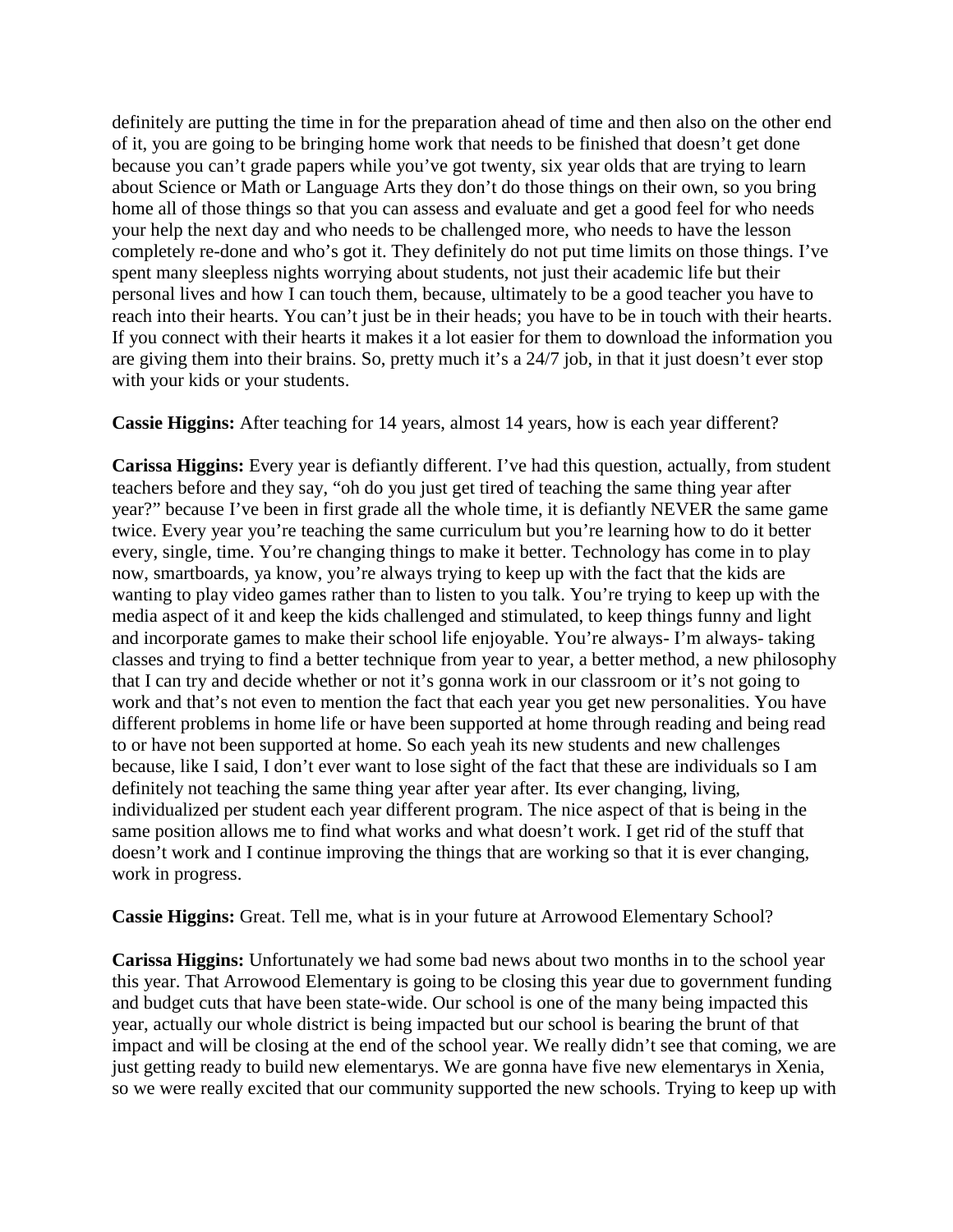technology and keep our buildings fresh and new and keep education as high as possible in the city of Xenia. We knew we were going to be going from seven elementarys to five but that wasn't supposed to happen for two years and then we were informed that due to the budget cuts the only way that we could stay operational was to close down two of the elementarys now and go to five before the buildings have been build. The impact is going to be that all of the students and all of the teachers will be displaced and put into the other elementarys and we can only guess what the impact of that is gonna be. We do know that class size is going to be increasing, which is not something that you want for productivity in the classroom. We know that the funding is going to be cut further. We have levy's that are coming up in Xenia and we are fairly confident that the levy's are not going to be supported and in that case the cuts that are going to be coming after this are going to be devastating to the students and teachers as well. So the future at Arrowood is not grim, however we are a very small school and we are a very close knit family. A community of workers and the staff that I work with is more like family and we really hope to take the community feel of our school into the new buildings. Wherever we end up being placed we'd like to take the feeling that we have with Arrowood that we are all working together to create a good atmosphere for students and make that happen at some of the other schools, that we have been hearing it hasn't been happening. We'd really like to take some positive spin off of it and make the best out of what we've got coming to us.

**Cassie Higgins:** What have you learned over the years teaching?

**Carissa Higgins:** I have had so many experiences to learn from and honestly the saying where the students have taught me as much as I've taught them it's really very true. The biggest thing that I think that I impart on my student teachers as they're coming in that I've learned is that you honestly have to get to know the student before you can teach the student. You have know what's going on in their home life, you have to know what's important to them, you have to know what they care about and once you know that student you can really figure out how to reach into them to get through to them the information that you need to cuz they feel that you care and that you really care about what's happening to them in their homes. I've also learned a lot about learning disabilities and deficits like I said with the ADD. I came in with the working knowledge how to overcome difficulties but it doesn't stop there. I just recently had a classroom where I had four autistic students. Which is a pretty high ratio for not being special ed, but I did have an aid at the time that worked with the students and I really knew nothing about autism at the time and I came away with a working knowledge of what autism spectrum was and the different ranges and the different gifts that come along with having an autistic child. I've actually grown to be quite fascinated with finding out how it works. The four students that I had, learning a head of time that they were autistic, I read everything I could get my hand on and they realizing quickly that nothing you read has anything to do with one individual particular child, they are just guidelines. These four children were as different as they could have been without the autistic label and I had one student that was very gifted, absolutely artistically gifted, could draw things in such realistic detail but had a lot of trouble with communication and had a lot of, actually had no social skills. Was not able to interact on any level except very rudimentary. I had another student that was very gifted academically, could really remember and had a photographic, could remember every detail of every baseball card he ever saw or could read Reader's Digest when he was five, so his reading level was just immeasurable but a lot of times the comprehension, the understanding of what he read was lacking. He wasn't able to apply it, he could regurgitate it, he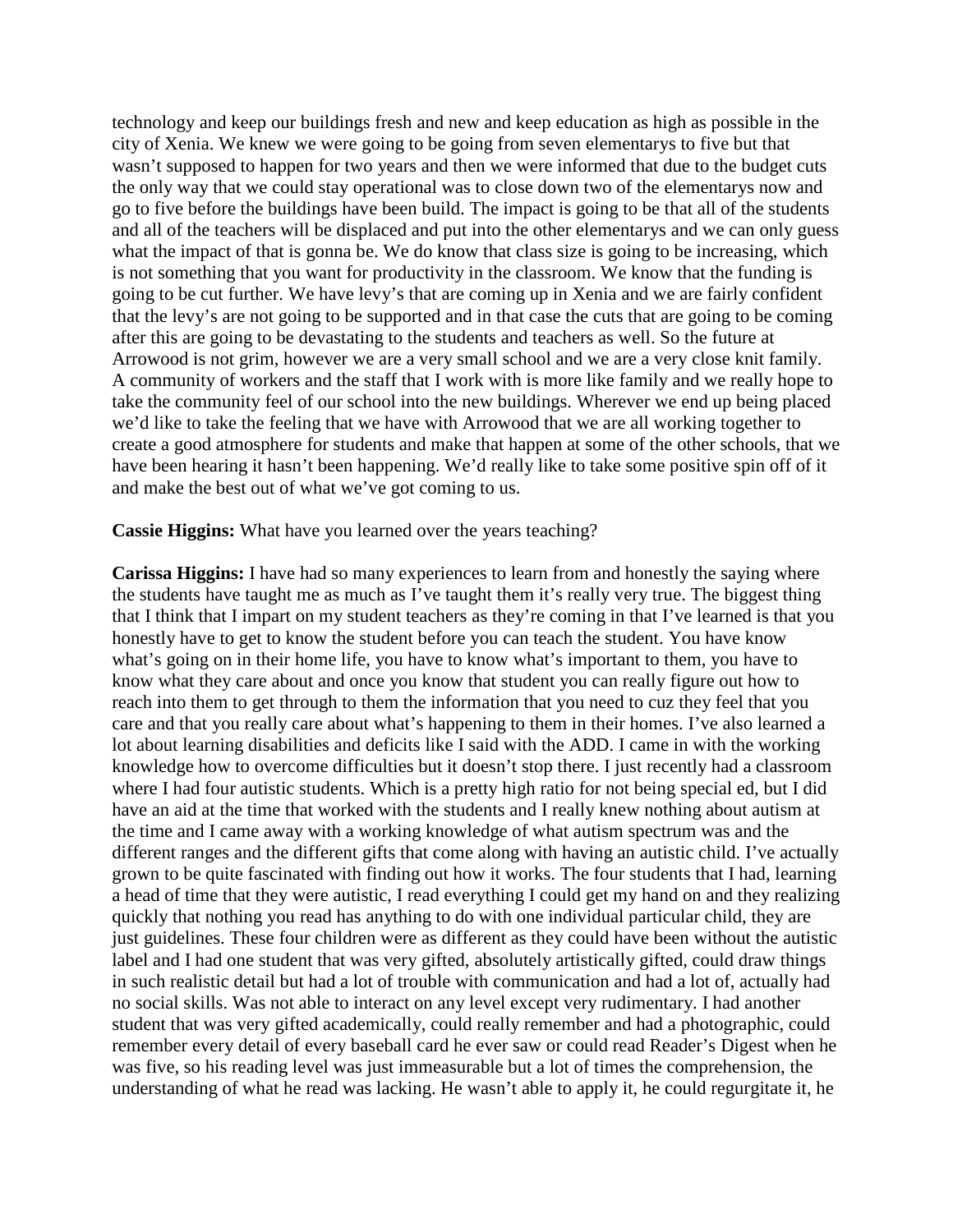could bring it right back to you and tell you what it was that you had just said but he didn't understand it in a way that it was useful knowledge to him and so that was a very interesting experience. I also had a student that struggled academically but taught me a lot about unconditional love and being able to accept differences in our lives and the fact that you may not have gifts that are openly apparent but you are able to embrace life in a way that you just- no worries and happiness all the time and being able to look at any challenge and know you're not necessarily going to climb that hill but you are going to laugh all the way up it as you struggle up that hill. Like any other experience, these four students really opened my eyes to learning in a different way other that what I had already brought to the table myself so it was a really valuable experience for me having those students.

**Cassie Higgins:** Would you say that you would possibly like to work with autistic children in the future?

**Carissa Higgins:** I absolutely have looked in to that. Not having a special ed degree really limits my availability, however, they mainstream a lot of the students now and I definitely am looking forward to- I don't think autism is going away, I think it's becoming more and more, out there and it's occurring more and more often or we're diagnosing more and more often so I'm looking forward to learning as much as I can about it and applying what I know just, again, to the general ed classroom. You know, none of the students that I've had so far had the exact same problem I had in school, but you're able to take the experiences and apply it to new situations and make it help you become a better teacher and that's what I plan to do. I really loved working with those students because it kind of opened up, for me, another avenue of how I could help students that weren't autistic but that were struggling with some of the struggles that these autistic children had kind of glairing them in the face, the subtle differences.

**Cassie Higgins:** What are some teaching techniques that you use to keep students interested in your class?

**Carissa Higgins:** Yeah, the challenge today is that teachers, standing up and lecturing in front of students is competing with the fact that they are stimulated with Cartoon Network and they have XBOXs and they have IPod Touchs that have at the touch of a fingertip the information that they want and so it's definitely imperative that we keep things interesting and fun. Not that it always has to be fun and games but you definitely have to incorporate all new techniques that you're learning into your teaching. We have now started to use smartboards on a daily basis because technology is going to be so huge to the students that I'm teaching right now, and it's also fun. It keeps them in the realm of their video games and it keeps them involved like it would Cartoon Network and it helps teachers incorporate some of those things right into what you want them to know so instead of lecturing and boring them or, ya know, just giving the information they're now researching, they're finding the answers to the smartboard and they're using the computer lab to research things that in the past you wouldn't imagine six year olds trying to research about an animal and now it really is at the touch of a fingertip so you definitely have to use the technology available to you, you also have to be willing to make changes to your curriculum and figure out what's working and I've often told student teachers that you have to really have an actor or actress inside you to be a successful teacher because you have to get them involved on an emotional level so that they're engaged and it becomes more and more challenging just to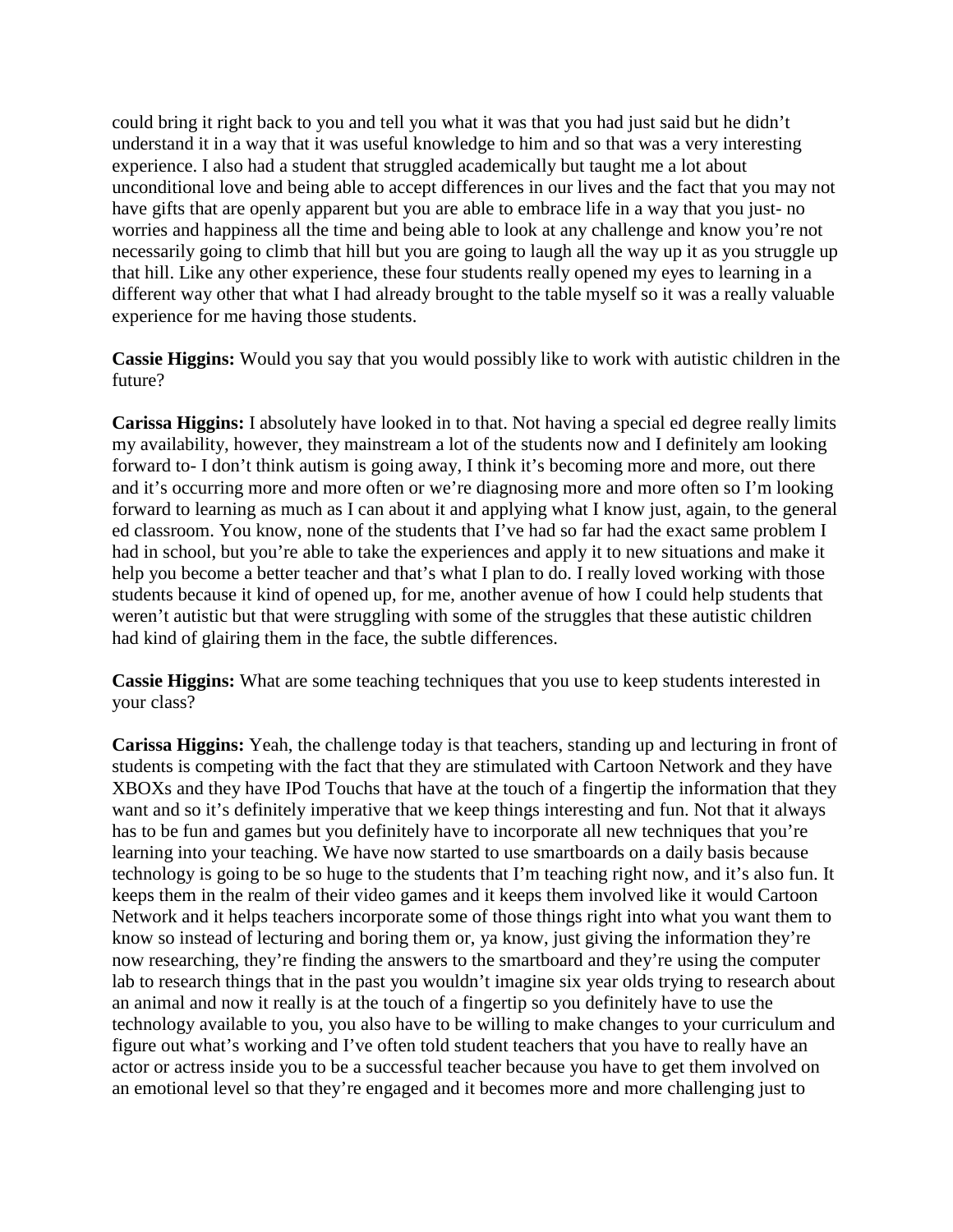stand up and talk. They need more than that, they need more stimulation and excitement in their day.

**Cassie Higgins:** Tell me some technological advances that you see in future for teaching.

**Carissa Higgins:** I really well, you know I, thinking Jetson's-wise, but I really hope that there is a lot more along the lines of IPads and that we're even past the computer lab that we're all sharing within our building, but that every student has something along the lines of an IPad or a smartboard that's interactive and I really just, the person that guides them on the path that they want to find out about, so it's not only the curriculum that they need to know but they're also at a very young age pursue what it is they feel may be a career path for them. Even as early as age six the first grade where I'm teaching, having them take this career path and pursue their own interests on an IPad or as their researching something I think it's going to be really what the future is about, and I think that it's gonna be amazing. I think that it's gonna be, make kids really look forward to school and be excited about, you know you don't have fifteen books to carry around or take out your spelling book, everything is going to be here. You can't lose your papers so organization becomes a non-issue almost and can be limited and educated and taught and I think it's going to be really exciting to experience.

**Cassie Higgins:** So you would say that incorporating technology into the classroom is a good thing for the future?

**Carissa Higgins:** Absolutely, absolutely. I know a lot of teachers, even that I teach with in my small building that are really resistant to technology in the classroom. Not that they don't want technology there, but they're either somewhat fearful or they don't understand it completely so they are afraid to do something that they don't understand but what I've learned, again, from my students is that often times they know more than you do and they can do the troubleshooting for you. My six year olds have on more than one occasion helped me with the laptop problem we've had in classroom or discovered why we couldn't get the internet on the smartboard and what was happening with that and so it's amazing what technology can do for their confidence and can help them become teachers in their own learning environment.

**Cassie Higgins:** What would you have to say to those people who are not as confident in their pursuit of a college degree? Words of encouragement possibly.

**Carissa Higgins:** Absolutely, well I can tell you that my dad told me on more than one occasion that college and the pursuit of any career is 90% determination and 10% sweat and work and tears. If you are determined you truly can learn anything, overcome any obstacle, that you can truly be whatever it is that you would like to be you just have to be determined enough and not losing sight of the fact that anyone can do anything is the key. That no matter how many times you're knocked down, if you are determined to stand back up again that you are going to get to where you are going, it's just having the confidence to get back up again knowing you may fall.

**Cassie Higgins:** Are there any questions that I've failed to ask you in which you would like to raise?